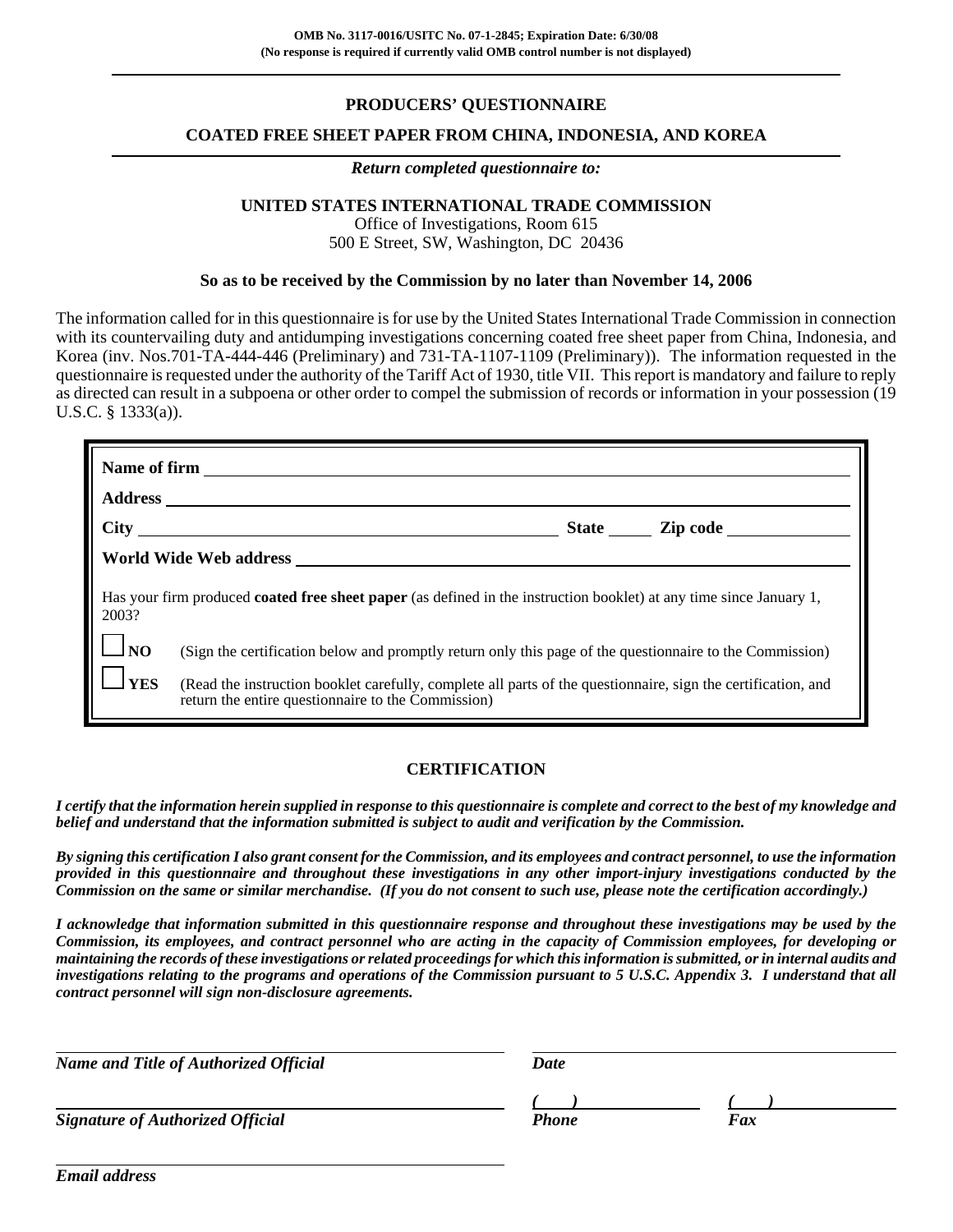### **PART I.--GENERAL QUESTIONS**

The questions in this questionnaire have been reviewed with market participants to ensure that issues of concern are adequately addressed and that data requests are sufficient, meaningful, and as limited as possible. Public reporting burden for this questionnaire is estimated to average 45 hours per response, including the time for reviewing instructions, searching existing data sources, gathering the data needed, and completing and reviewing the questionnaire. Send comments regarding the accuracy of this burden estimate or any other aspect of this collection of information, including suggestions for reducing the burden, to the Office of Investigations, U.S. International Trade Commission, 500 E Street, SW, Washington, DC 20436.

I-1a. Please report below the actual number of hours required and the cost to your firm of preparing the reply to this questionnaire and completing the form.

hours dollars

- I-1b. We are interested in any comments you may have for improving this questionnaire in general or the clarity of specific questions. Please attach such comments to your response or send them to the above address.
- I-2. Provide the name and address of establishment(s) (i.e., manufacturing plants) covered by this questionnaire (see page 3 of the instruction booklet for reporting guidelines). If your firm is publicly traded, please specify the stock exchange and trading symbol.
- I-3. Do you support or oppose the petition? Please explain.

| $\Box$ Support<br>$\Box$ Oppose | $\Box$ Take no position |
|---------------------------------|-------------------------|
|---------------------------------|-------------------------|

As indicated at the top of the page, your response to this question will be treated as business proprietary. However, if the Commission's final determinations in the investigations are affirmative and antidumping and/or countervailing duty orders are issued, the Commission, pursuant to section 754 of the Tariff Act of 1930 (the Continued Dumping and Subsidy Offset Act of 2000, or "Byrd Amendment"), will provide a list of firms supporting the petition to the Bureau of Customs and Border Protection for possible distribution of any antidumping and/or countervailing duties that may be collected. If you wish to waive business proprietary treatment of your response to this question in order to make your position with respect to the petition public and allow inclusion of your firm on that list, indicate "yes" below.

 $\Box$  No, I do not wish my position on the petition to be made public. I acknowledge that a "No" answer may affect my ability to receive a distribution under this Act.

I-4. Is your firm owned, in whole or in part, by any other firm?

 $\Box$  No  $\Box$  Yes--List the following information.

Extent of Firm name Address ownership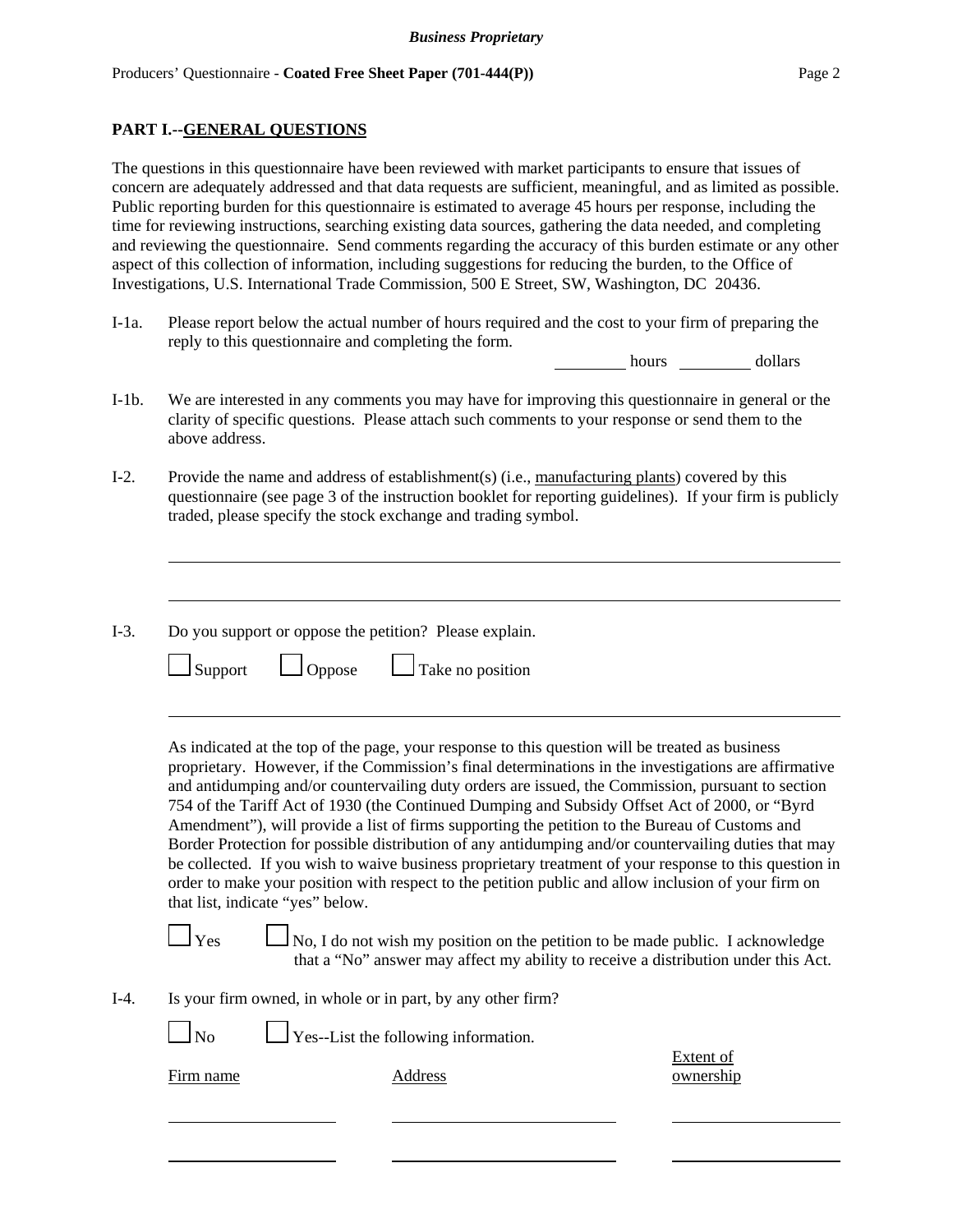### **PART I.--GENERAL QUESTIONS--***Continued*

| $I-5.$ |           |                                                | Does your firm have any related firms, either domestic or foreign, which are engaged in<br>importing coated free sheet paper from China, Indonesia, and/or Korea into the United States<br>or which are engaged in exporting coated free sheet paper from China, Indonesia, and/or<br>Korea to the United States? Please indicate the subject source (i.e., China, Indonesia, and/or<br>Korea) of the U.S. imports or exports to the United States. |                    |
|--------|-----------|------------------------------------------------|-----------------------------------------------------------------------------------------------------------------------------------------------------------------------------------------------------------------------------------------------------------------------------------------------------------------------------------------------------------------------------------------------------------------------------------------------------|--------------------|
|        | $\Box$ No |                                                | $\Box$ Yes--List the following information.                                                                                                                                                                                                                                                                                                                                                                                                         |                    |
|        |           |                                                | Imported or exported from <i>(subject source</i> ): By <i>(complete following)</i>                                                                                                                                                                                                                                                                                                                                                                  |                    |
|        | Firm name |                                                | <b>Address</b>                                                                                                                                                                                                                                                                                                                                                                                                                                      | <b>Affiliation</b> |
|        |           |                                                |                                                                                                                                                                                                                                                                                                                                                                                                                                                     |                    |
|        |           |                                                |                                                                                                                                                                                                                                                                                                                                                                                                                                                     |                    |
| I-6.   |           | production of <b>coated free sheet paper</b> ? | Does your firm have any related firms, either domestic or foreign, which are engaged in the                                                                                                                                                                                                                                                                                                                                                         |                    |
|        | $\Box$ No |                                                | $\Box$ Yes--List the following information.                                                                                                                                                                                                                                                                                                                                                                                                         |                    |
|        | Firm name |                                                | Address                                                                                                                                                                                                                                                                                                                                                                                                                                             | Affiliation        |
|        |           |                                                |                                                                                                                                                                                                                                                                                                                                                                                                                                                     |                    |
|        |           |                                                |                                                                                                                                                                                                                                                                                                                                                                                                                                                     |                    |

## **PART II.--TRADE AND RELATED INFORMATION**

Further information on this part of the questionnaire can be obtained from **Debra Baker** (tel. no. - 202-205-3180; e-mail - Debra.Baker@usitc.gov). **Supply all data requested on a calendar-year basis.**

II-1. Who should be contacted regarding the requested trade and related information?

Company contact:

Name and title

Phone No. **E**-mail address

II-2. Has your firm experienced any plant openings, relocations, expansions, acquisitions, consolidations, closures, or prolonged shutdowns because of strikes or equipment failure; curtailment of production because of shortages of materials; or any other change in the character of your operations or organization relating to the production of **coated free sheet paper** since January 1, 2003?

 $\Box$  No  $\Box$  Yes--Supply details as to the time, nature, and significance of such changes.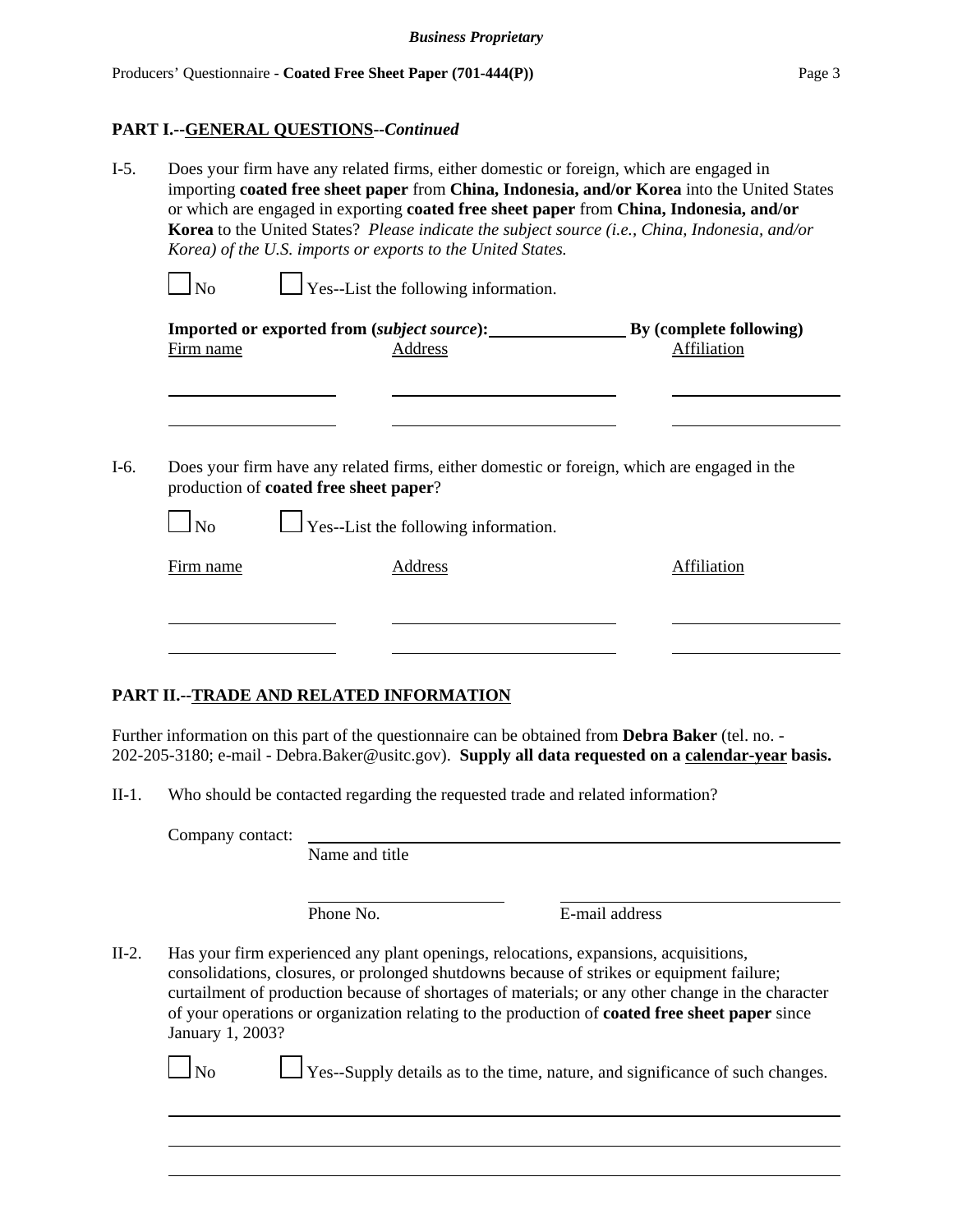II-3a. Please complete the following grid to identify overlaps in your firm's production of coated free sheet paper to **(1) uncoated free sheet paper**, **(2) coated groundwood paper**, and **(3) kraft paper**. (*See* definitions in the instruction booklet.)

| (1) Uncoated free sheet paper                                                                                                                                                                                              |                                     |
|----------------------------------------------------------------------------------------------------------------------------------------------------------------------------------------------------------------------------|-------------------------------------|
| Please place an "X" in the box at the right of each statement if the statement describes your<br>firm's operations. Only one statement should apply to your firm's operations and be<br>checked.                           | Place 'X' in box,<br>as appropriate |
| Firm does not produce uncoated free sheet paper at <u>any</u> of its plants.                                                                                                                                               |                                     |
| Firm produces uncoated free sheet paper but only in separate plants than those<br>where it produces coated free sheet paper.                                                                                               |                                     |
| Firm produces uncoated free sheet paper in at least one plant where it also produces<br>coated free sheet paper. However, there is no overlap in the common machinery and<br>equipment. Identify common plants:            |                                     |
| Firm produces uncoated free sheet paper in at least one plant where it also produces<br>coated free sheet paper. There is at least some overlap in common machinery and<br>equipment. <sup>1</sup> Identify common plants: |                                     |
| If your firm checked this item you also should provide a response to question II-3b below. You should also<br>provide a response to question II-3b below if your firm produces any other products on common equipment and  |                                     |

machinery.

| (2) Coated groundwood paper                                                                                                                                                                                                                          |                                     |  |  |
|------------------------------------------------------------------------------------------------------------------------------------------------------------------------------------------------------------------------------------------------------|-------------------------------------|--|--|
| Please place an "X" in the box at the right of each statement if the statement describes your<br>firm's operations. Only one statement should apply to your firm's operations and be<br>checked.                                                     | Place 'X' in box,<br>as appropriate |  |  |
| Firm does not produce coated groundwood paper at any of its plants.                                                                                                                                                                                  |                                     |  |  |
| Firm produces coated groundwood paper but only in separate plants than those<br>where it produces coated free sheet paper.                                                                                                                           |                                     |  |  |
| Firm produces coated groundwood paper in at least one plant where it also produces<br>coated free sheet paper. However, there is no overlap in the common machinery and<br>equipment. Identify common plant(s):                                      |                                     |  |  |
| Firm produces coated groundwood paper in at least one plant where it also produces<br>coated free sheet paper. There is at least some overlap in common machinery and<br>equipment. <sup>1</sup> Identify common plant(s):                           |                                     |  |  |
| <sup>1</sup> If your firm checked this item you also should provide a response to question II-3b below. You should also<br>provide a response to question II-3b below if your firm produces any other products on common equipment and<br>machinery. |                                     |  |  |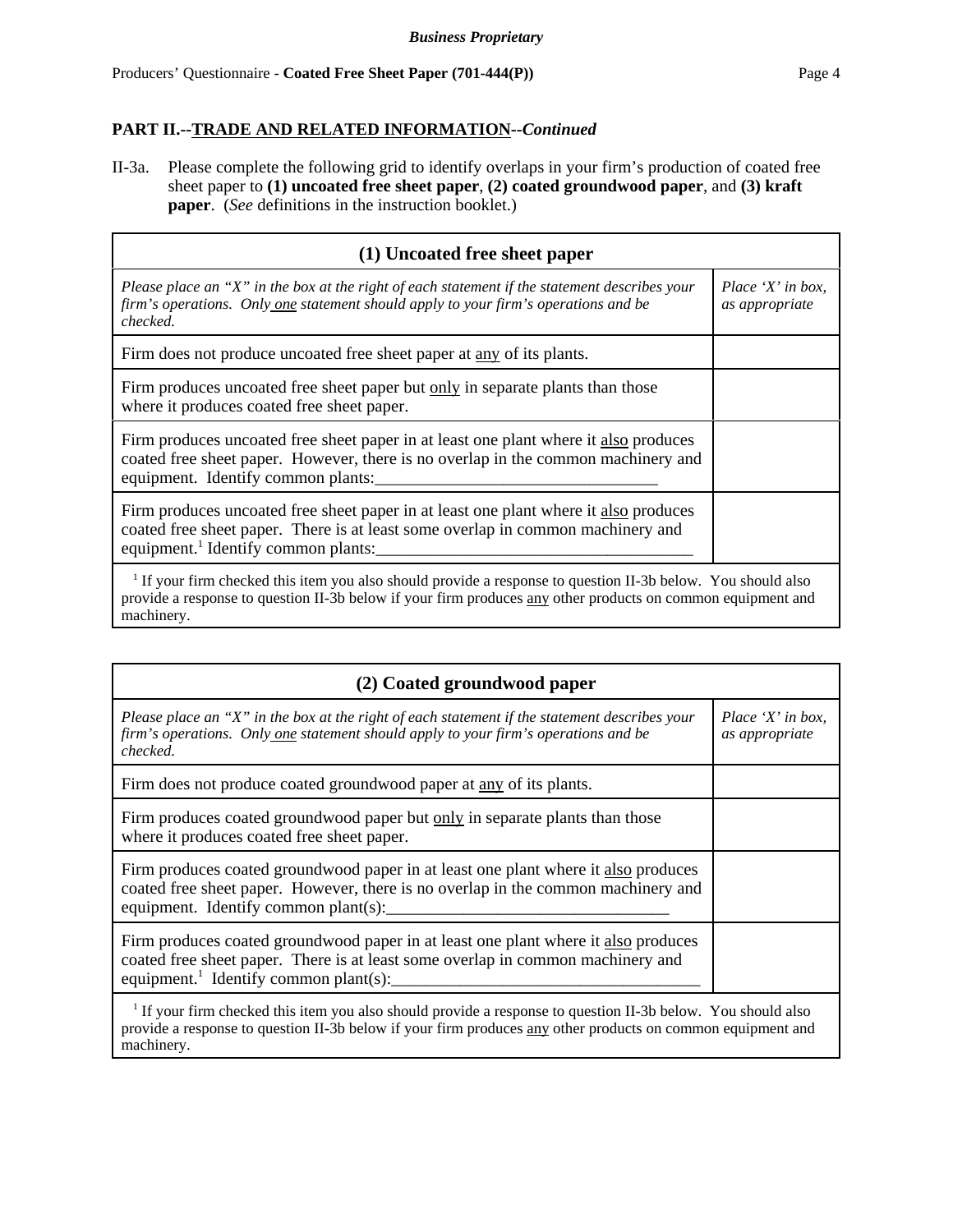| $(3)$ Kraft paper                                                                                                                                                                                                                           |                                     |  |  |
|---------------------------------------------------------------------------------------------------------------------------------------------------------------------------------------------------------------------------------------------|-------------------------------------|--|--|
| Please place an "X" in the box at the right of each statement if the statement describes your<br>firm's operations. Only one statement should apply to your firm's operations and be<br>checked.                                            | Place 'X' in box,<br>as appropriate |  |  |
| Firm does not produce kraft paper at any of its plants.                                                                                                                                                                                     |                                     |  |  |
| Firm produces kraft paper but only in separate plants than those where it produces<br>coated free sheet paper.                                                                                                                              |                                     |  |  |
| Firm produces kraft paper in at least one plant where it also produces coated free<br>sheet paper. However, there is no overlap in the common machinery and equipment.<br>Identify common plants:                                           |                                     |  |  |
| Firm produces kraft paper in at least one plant where it also produces coated free<br>sheet paper. There is at least some overlap in common machinery and equipment. <sup>1</sup><br>Identify common plants:                                |                                     |  |  |
| $1$ If your firm checked this item you also should provide a response to question II-3b below.<br>You should also provide a response to question II-3b below if your firm produces any other<br>products on common equipment and machinery. |                                     |  |  |

II-3b. Does your firm produce other products on the same equipment and machinery used in the production of **coated free sheet paper**? *Base your answer on your firm's actual production practices and not on whether it would be technologically feasible to produce other products on common equipment and machinery*.

 $\Box$  No  $\Box$  Yes--List the following information.

Basis for allocation of capacity data (e.g., sales):

Capacity for products produced on same equipment and production of those products (2003-05):

| $\sim$ $\frac{1}{2}$ and $\frac{1}{2}$ and $\frac{1}{2}$ and $\frac{1}{2}$ |                       |      |      |  |
|----------------------------------------------------------------------------|-----------------------|------|------|--|
| <b>Item</b>                                                                | <b>Calendar years</b> |      |      |  |
|                                                                            | 2003                  | 2004 | 2005 |  |
| Annual capacity for all products                                           |                       |      |      |  |
| Production of:                                                             |                       |      |      |  |
| Subject product <sup>1</sup>                                               |                       |      |      |  |
| Uncoated free sheet paper <sup>1</sup>                                     |                       |      |      |  |
| Coated groundwood paper                                                    |                       |      |      |  |
| Kraft paper                                                                |                       |      |      |  |
| Other $2$                                                                  |                       |      |      |  |
| All products                                                               |                       |      |      |  |
| See (and answer) notes on next page.                                       |                       |      |      |  |

### *Quantity* **(in short tons)**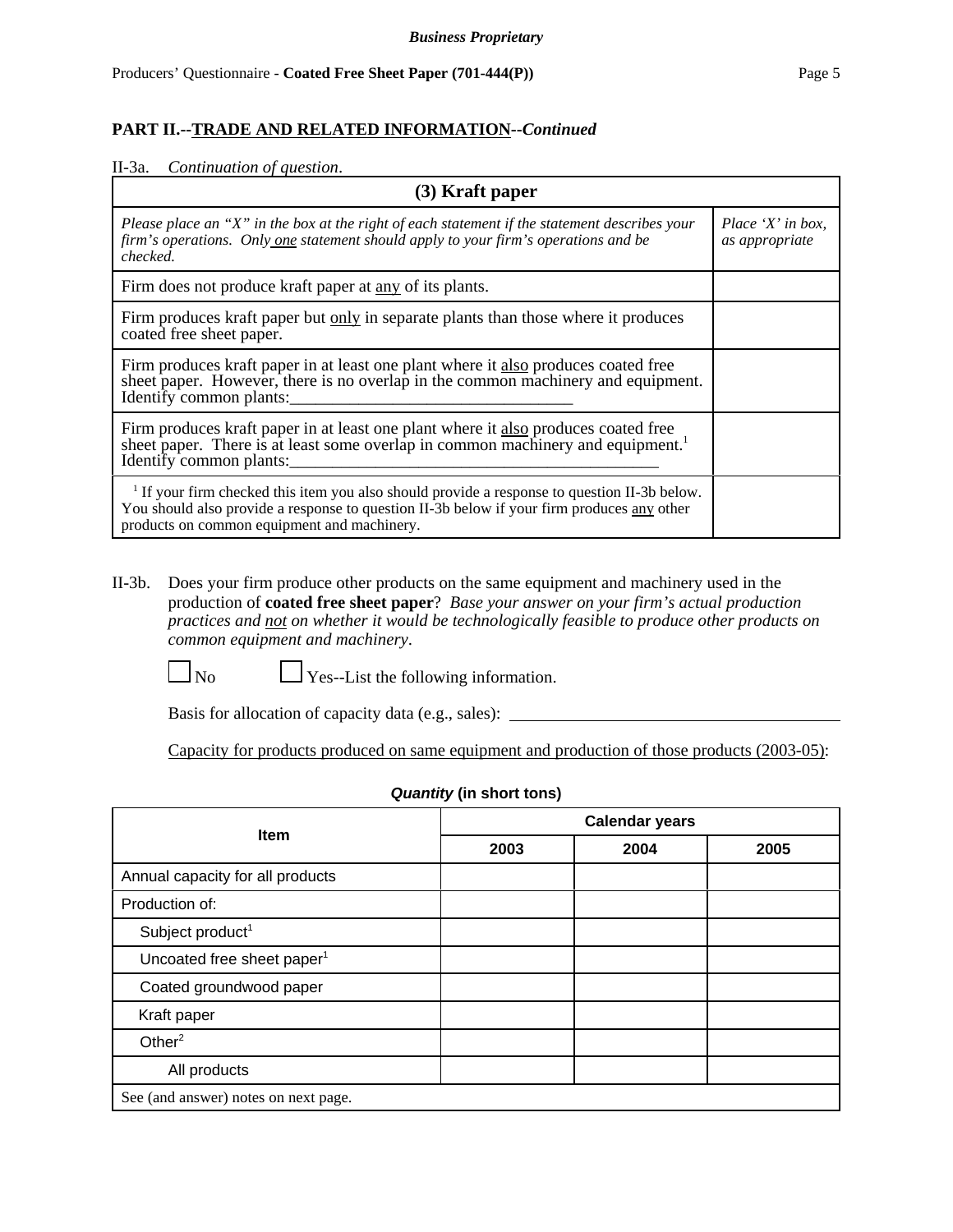II-3b. *Continuation of question (notes apply to grid on previous page)*.

 1 Record overlap between the subject product (coated free sheet paper) and uncoated free sheet paper if the only substantial difference between the two products (in equipment utilized) is that uncoated paper is not subject to the application of kaolin or a similar coating. However, further clarify in the grid below whether or not the coating equipment is integrated into the same line as the paper machinery.

 $2$  Please describe:  $\blacksquare$ 

| <b>Equipment configuration</b>                                                                                                                                                                                              | <b>Estimated</b><br>percent |
|-----------------------------------------------------------------------------------------------------------------------------------------------------------------------------------------------------------------------------|-----------------------------|
| Total production in 2005 (in percent) of coated free sheet paper where the coating equipment is<br>integrated                                                                                                               |                             |
| Total production in 2005 (in percent) of coated free sheet paper where the coating equipment is not<br>integrated (i.e., is coated on coating machines that are not integrated into the paper machinery<br>production line) |                             |

II-3c. Please discuss the additional raw materials, machinery, and manufacturing steps required to coat free sheet paper.

Please discuss any differences (if any) in the machinery used to coat free sheet paper on one side compared to that used to coat free sheet paper on two sides. Is the same machinery generally used for both one-sided and two-sided coating? Also discuss the length of time and adjustments that must be made to switch machinery from one-side coating to two-side coating.

Finally, provide the value added to the cost of the production of free sheet paper in 2005 by--

|                     | Value (\$1,000) | Share of the total cost of<br>production (percent) |
|---------------------|-----------------|----------------------------------------------------|
| One-sided coating-- |                 |                                                    |
| Two-sided coating-- |                 |                                                    |

II-3d. Please discuss the use of "swing" machines that are capable of producing either groundwood paper or free sheet paper without significant down time and/or major retooling. In your answer, please address whether or not your firm operates such machinery and the conditions under which it might acquire such machinery.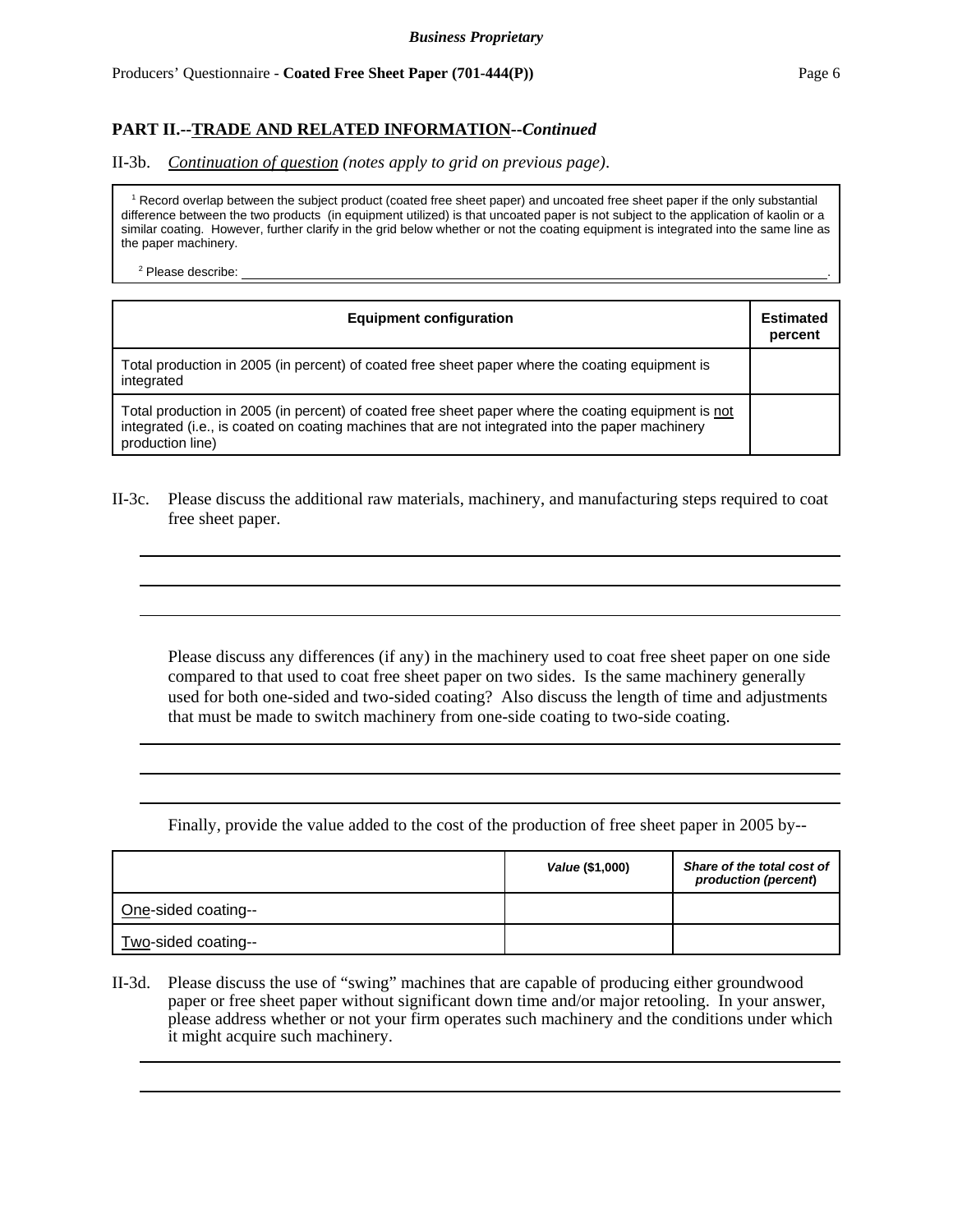II-3e. **COMPARABILITY OF uncoated free sheet paper AND coated free sheet paper (i.e, the subject product)**.–Since January 1, 2003, has your firm produced **uncoated free sheet paper**?

 No Yes--Please describe the differences and similarities between **uncoated free sheet paper** and **coated free sheet paper** with respect to the following factors: (a) **characteristics and uses**--describe the differences and similarities in the physical characteristics and end uses; (b) **interchangeability**--discuss the interchangeability in end use of the two products; (c) **manufacturing processes**--describe the two processes and include a discussion of the interchangeability of production inputs, machinery and equipment, and skilled labor; (d) **channels of distribution**--describe the specific end use/customer requirements and channels of distribution/market situation in which the products are sold; (e) **customer and producer perceptions**- describe any perceived differences in the two products (e.g., sales/marketing practices); and (f) **price**--provide a discussion and specific examples of prices for the two products. Use additional pages as necessary.

> $\overline{a}$  $\overline{a}$

> $\overline{a}$  $\overline{a}$

> $\overline{a}$  $\overline{a}$

> $\overline{a}$  $\overline{a}$

> $\overline{a}$  $\overline{a}$

> $\overline{a}$  $\overline{a}$

**(a) Characteristics and uses:**

**(b) Interchangeability**:

**(c) Manufacturing processes:**

**(d) Channels of distribution:**

**(e) Customer and producer perceptions:**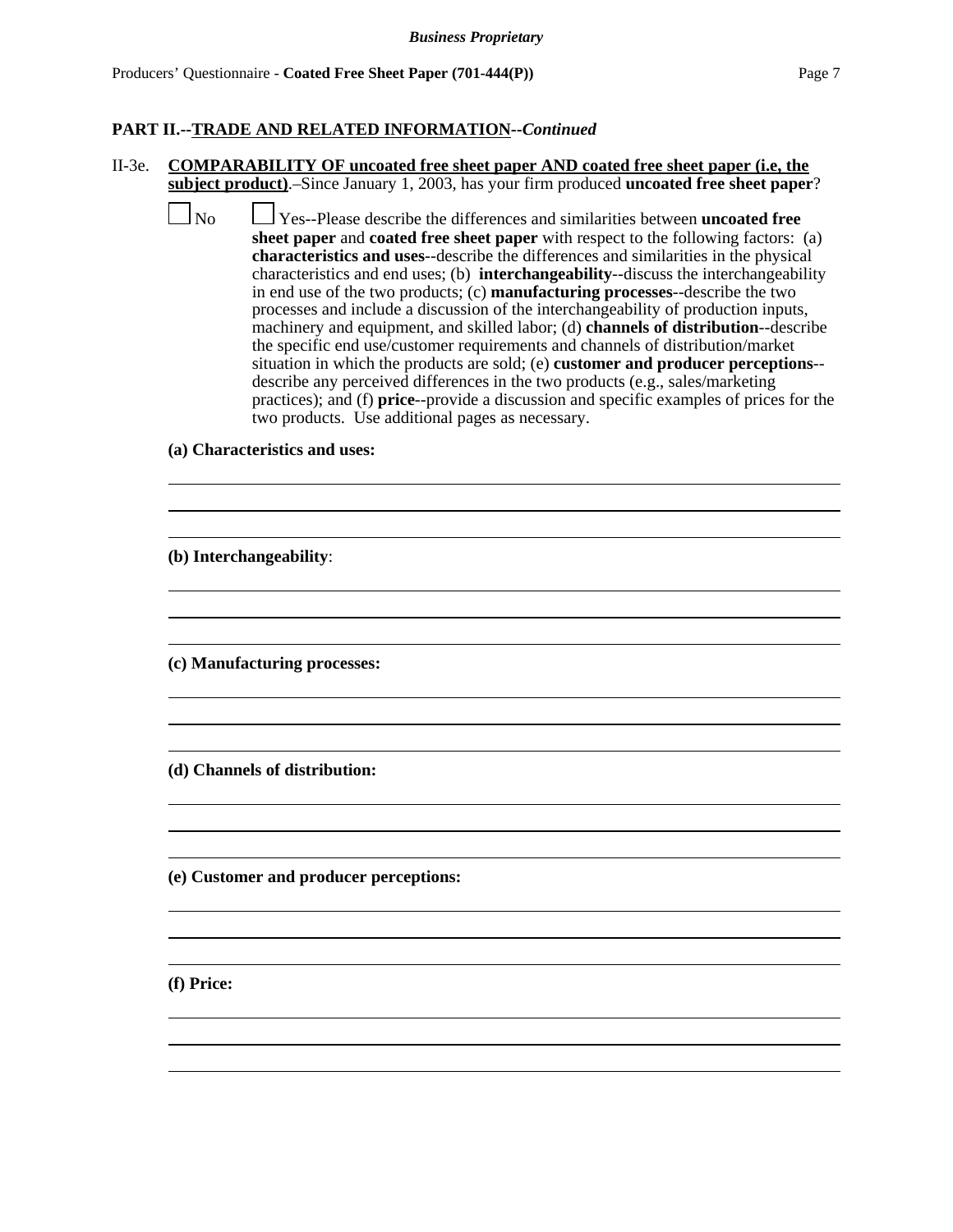### II-3f. **COMPARABILITY OF coated groundwood paper AND coated free sheet paper (i.e, the subject product)**.–Since January 1, 2003, has your firm produced **coated free sheet paper**?

 No Yes--Please describe the differences and similarities between **coated groundwood paper** and **coated free sheet paper** with respect to the following factors: (a) **characteristics and uses**--describe the differences and similarities in the physical characteristics and end uses; (b) **interchangeability**--discuss the interchangeability in end use of the two products; (c) **manufacturing processes**- describe the two processes and include a discussion of the interchangeability of production inputs, machinery and equipment, and skilled labor; (d) **channels of distribution**--describe the specific end use/customer requirements and channels of distribution/market situation in which the products are sold; (e) **customer and producer perceptions-**-describe any perceived differences in the two products (e.g., sales/marketing practices); and (f) **price**--provide a discussion and specific examples of prices for the two products. Use additional pages as necessary.

> $\overline{a}$  $\overline{a}$

> $\overline{a}$  $\overline{a}$

> $\overline{a}$  $\overline{a}$

> $\overline{a}$  $\overline{a}$

> $\overline{a}$  $\overline{a}$

> $\overline{a}$  $\overline{a}$

**(a) Characteristics and uses:**

**(b) Interchangeability**:

**(c) Manufacturing processes:**

**(d) Channels of distribution:**

**(e) Customer and producer perceptions:**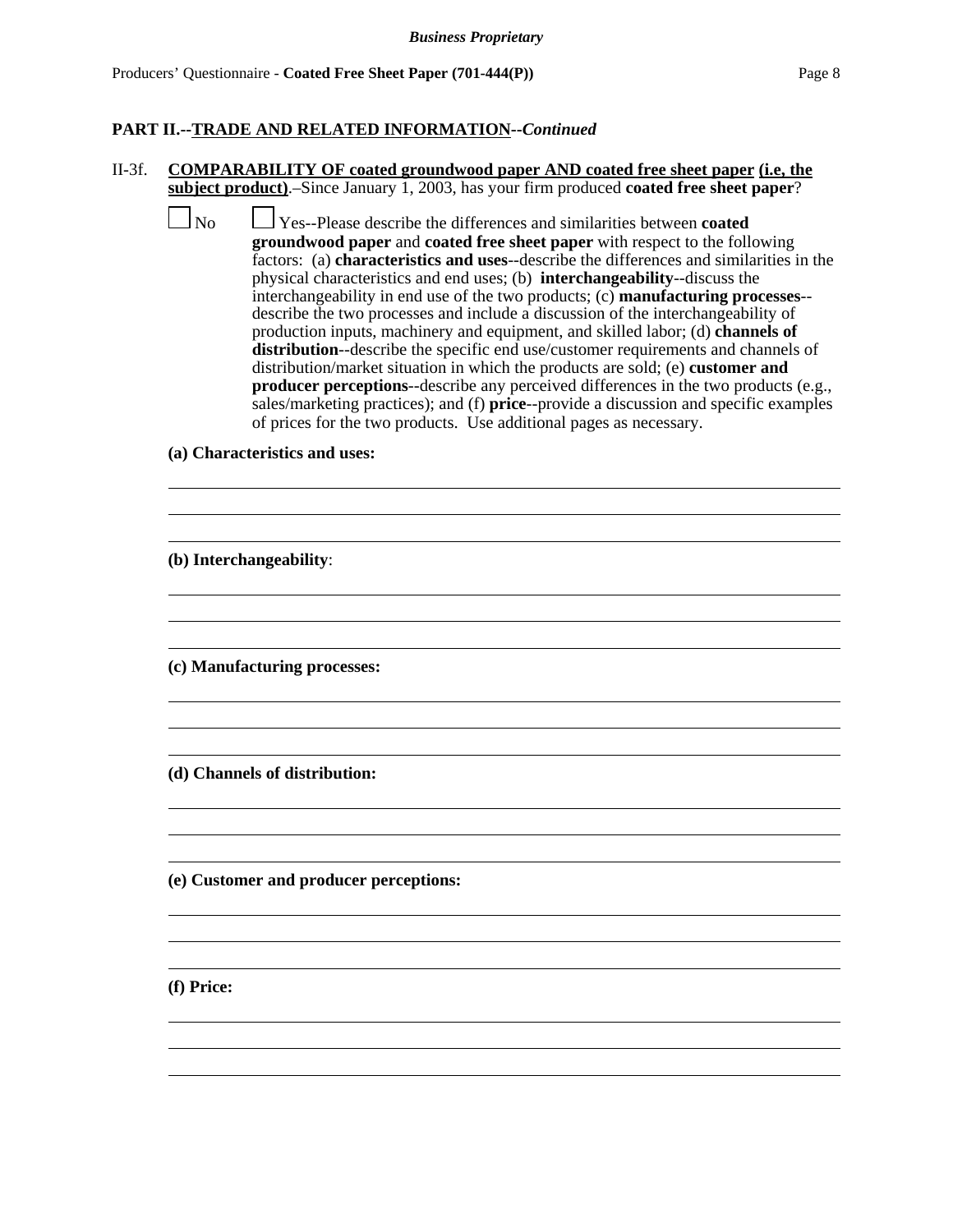#### II-3g. **COMPARABILITY OF kraft paper AND coated free sheet paper**.–Since January 1, 2003, has your firm produced **kraft paper**?

No Yes--Please describe the differences and similarities between **kraft paper** and **coated free sheet paper** with respect to the following factors: (a) **characteristics and uses**--describe the differences and similarities in the physical characteristics and end uses; (b) **interchangeability**--discuss the interchangeability in end use of the two products; (c) **manufacturing processes**--describe the two processes and include a discussion of the interchangeability of production inputs, machinery and equipment, and skilled labor; (d) **channels of distribution**--describe the specific end use/customer requirements and channels of distribution/market situation in which the products are sold; (e) **customer and producer perceptions**--describe any perceived differences in the two products (e.g., sales/marketing practices); and (f) **price**- provide a discussion and specific examples of prices for the two products. Use additional pages as necessary.

> $\overline{a}$  $\overline{a}$

> $\overline{a}$  $\overline{a}$

> $\overline{a}$  $\overline{a}$

> $\overline{a}$  $\overline{a}$

> $\overline{a}$  $\overline{a}$

> $\overline{a}$  $\overline{a}$

### **(a) Characteristics and uses:**

**(b) Interchangeability**:

**(c) Manufacturing processes:**

**(d) Channels of distribution:**

**(e) Customer and producer perceptions:**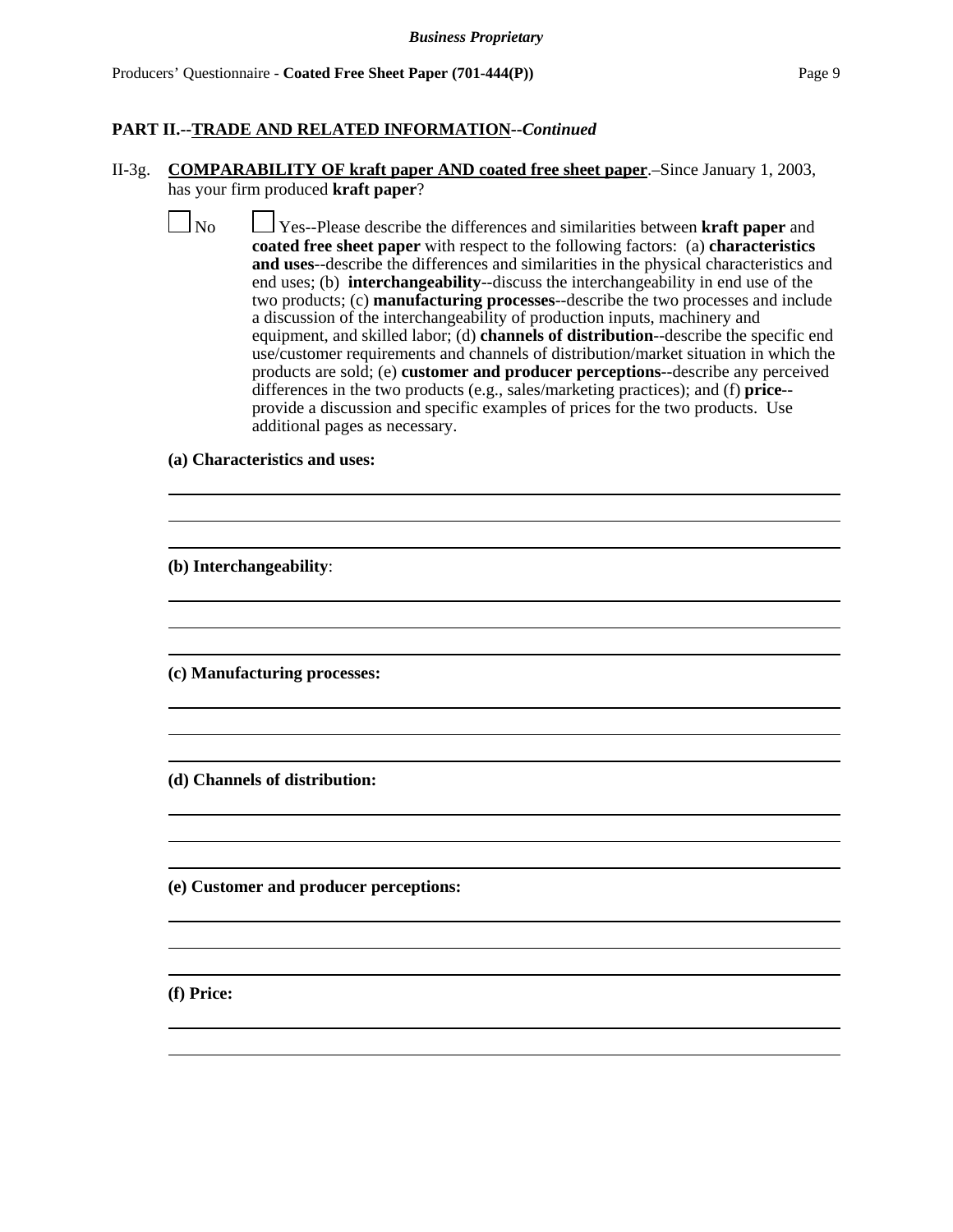- II-3h. **COMPARABILITY OF one-sided coated free sheet paper AND two-sided coated free sheet paper**.–Since January 1, 2003, has your firm produced **both one-sided AND two-sided coated free sheet paper**?
	- No Yes--Please describe the differences and similarities between **one-sided AND two-sided coated free sheet paper** with respect to the following factors: (a) **characteristics and uses**--describe the differences and similarities in the physical characteristics and end uses; (b) **interchangeability**--discuss the interchangeability in end use of the two products; (c) **manufacturing processes**--describe the two processes and include a discussion of the interchangeability of production inputs, machinery and equipment, and skilled labor; (d) **channels of distribution**--describe the specific end use/customer requirements and channels of distribution/market situation in which the products are sold; (e) **customer and producer perceptions**- describe any perceived differences in the two products (e.g., sales/marketing practices); and (f) **price**--provide a discussion and specific examples of prices for the two products. Use additional pages as necessary.

 $\overline{a}$  $\overline{a}$ 

 $\overline{a}$  $\overline{a}$ 

 $\overline{a}$  $\overline{a}$ 

 $\overline{a}$  $\overline{a}$ 

 $\overline{a}$  $\overline{a}$ 

 $\overline{a}$  $\overline{a}$ 

**(a) Characteristics and uses:**

**(b) Interchangeability**:

**(c) Manufacturing processes:**

**(d) Channels of distribution:**

**(e) Customer and producer perceptions:**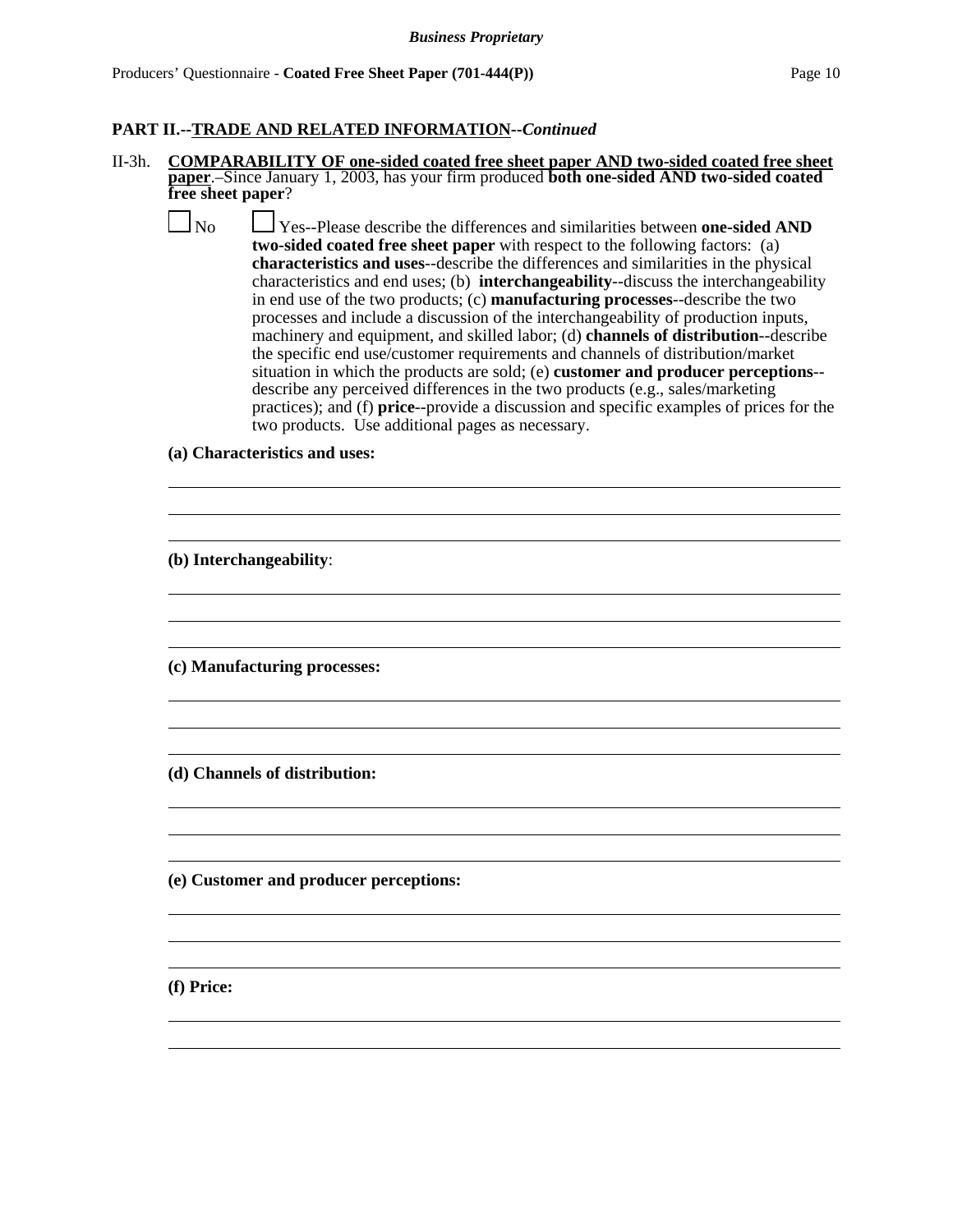| $\Gamma$ Yes--List the following information.<br>$1_{\rm No}$ |           |                                                                                   |                                                                                                                                                                                                                                                                                                                                                                                                                       |
|---------------------------------------------------------------|-----------|-----------------------------------------------------------------------------------|-----------------------------------------------------------------------------------------------------------------------------------------------------------------------------------------------------------------------------------------------------------------------------------------------------------------------------------------------------------------------------------------------------------------------|
|                                                               |           |                                                                                   |                                                                                                                                                                                                                                                                                                                                                                                                                       |
|                                                               |           | Basis for allocation of employment data (e.g., sales): __________________________ |                                                                                                                                                                                                                                                                                                                                                                                                                       |
|                                                               |           |                                                                                   |                                                                                                                                                                                                                                                                                                                                                                                                                       |
| Product                                                       | Percent   | Product (specify below)                                                           | Percent                                                                                                                                                                                                                                                                                                                                                                                                               |
| Coated free sheet paper                                       |           |                                                                                   |                                                                                                                                                                                                                                                                                                                                                                                                                       |
| <b>Uncoated free sheet paper</b>                              |           |                                                                                   |                                                                                                                                                                                                                                                                                                                                                                                                                       |
| Coated groundwood paper                                       |           |                                                                                   |                                                                                                                                                                                                                                                                                                                                                                                                                       |
| <b>Kraft</b> paper                                            |           |                                                                                   |                                                                                                                                                                                                                                                                                                                                                                                                                       |
| $1_{\rm No}$                                                  |           |                                                                                   |                                                                                                                                                                                                                                                                                                                                                                                                                       |
|                                                               |           |                                                                                   |                                                                                                                                                                                                                                                                                                                                                                                                                       |
|                                                               | $\Box$ No |                                                                                   | Products produced using the same workers and share of total production in 2005 (in percent):<br>Since January 1, 2003, has your firm been involved in a toll agreement (see definition in the<br>instruction booklet) regarding the production of coated free sheet paper?<br>Yes--Name firm:<br>Does your firm produce coated free sheet paper in a foreign trade zone (FTZ)?<br>Yes--Identify FTZ(s): $\frac{1}{2}$ |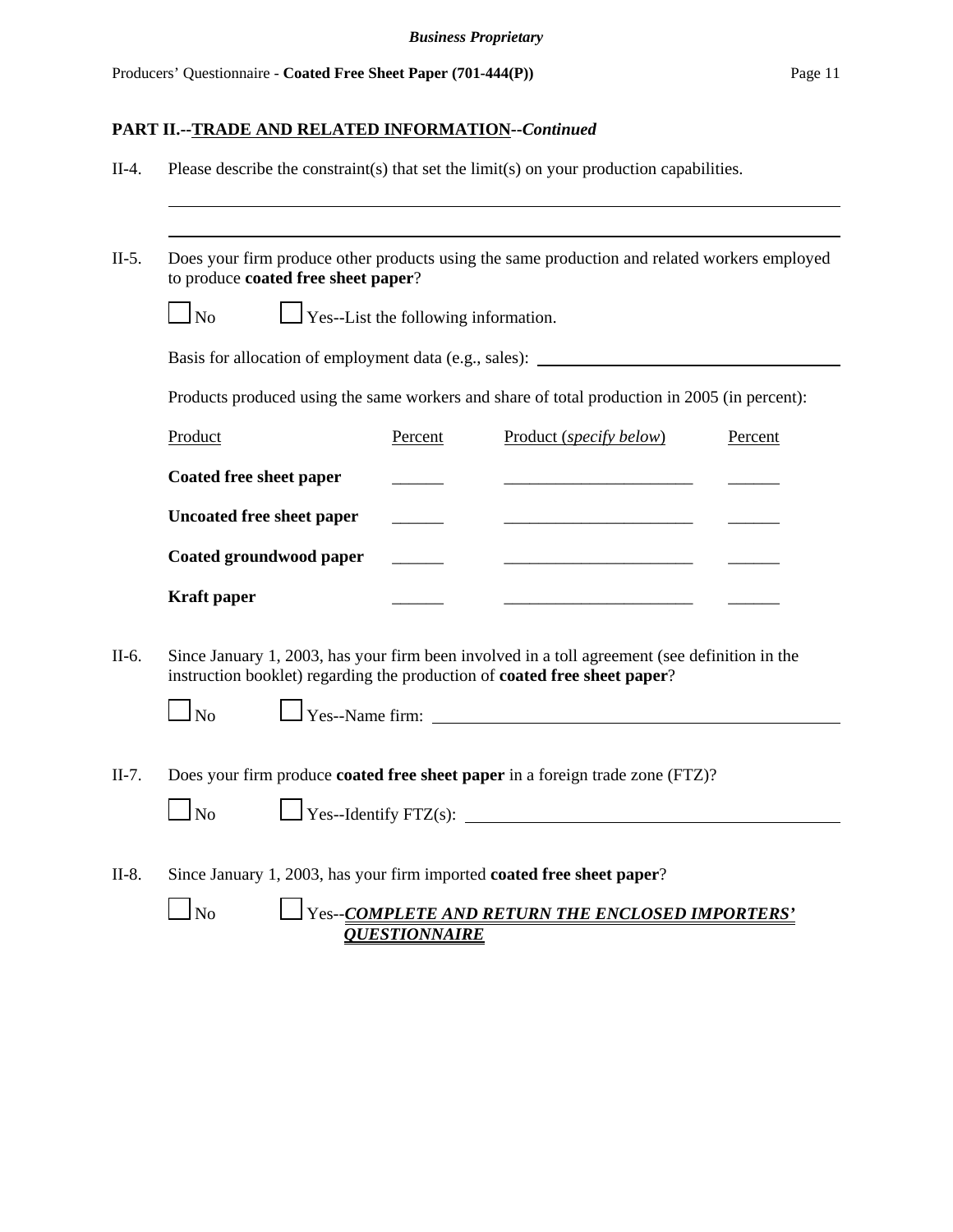II-9. Report your firm's production capacity, production, shipments, inventories, and employment related to the production of **coated free sheet paper** in your U.S. establishment(s) during the specified periods. (See definitions in the instruction booklet.)

|                                                                                                                                                                                                                                                                                                                                                                                                                                                                                                                                                                                                                                                  | (Quantity in short tons, value in \$1,000) |      |      |                   |      |
|--------------------------------------------------------------------------------------------------------------------------------------------------------------------------------------------------------------------------------------------------------------------------------------------------------------------------------------------------------------------------------------------------------------------------------------------------------------------------------------------------------------------------------------------------------------------------------------------------------------------------------------------------|--------------------------------------------|------|------|-------------------|------|
|                                                                                                                                                                                                                                                                                                                                                                                                                                                                                                                                                                                                                                                  | <b>Calendar years</b>                      |      |      | January-September |      |
| <b>Item</b>                                                                                                                                                                                                                                                                                                                                                                                                                                                                                                                                                                                                                                      | 2003                                       | 2004 | 2005 | 2005              | 2006 |
| <b>AVERAGE PRODUCTION CAPACITY<sup>1</sup> (quantity)</b>                                                                                                                                                                                                                                                                                                                                                                                                                                                                                                                                                                                        |                                            |      |      |                   |      |
| <b>BEGINNING-OF-PERIOD INVENTORIES (quantity)</b>                                                                                                                                                                                                                                                                                                                                                                                                                                                                                                                                                                                                |                                            |      |      |                   |      |
| <b>PRODUCTION</b> (quantity)                                                                                                                                                                                                                                                                                                                                                                                                                                                                                                                                                                                                                     |                                            |      |      |                   |      |
| <b>U.S. SHIPMENTS:</b>                                                                                                                                                                                                                                                                                                                                                                                                                                                                                                                                                                                                                           |                                            |      |      |                   |      |
| <b>Commercial shipments:</b>                                                                                                                                                                                                                                                                                                                                                                                                                                                                                                                                                                                                                     |                                            |      |      |                   |      |
| Quantity of commercial shipments                                                                                                                                                                                                                                                                                                                                                                                                                                                                                                                                                                                                                 |                                            |      |      |                   |      |
| Value of commercial shipments                                                                                                                                                                                                                                                                                                                                                                                                                                                                                                                                                                                                                    |                                            |      |      |                   |      |
| Internal consumption:                                                                                                                                                                                                                                                                                                                                                                                                                                                                                                                                                                                                                            |                                            |      |      |                   |      |
| Quantity of internal consumption                                                                                                                                                                                                                                                                                                                                                                                                                                                                                                                                                                                                                 |                                            |      |      |                   |      |
| Value <sup>2</sup> of internal consumption                                                                                                                                                                                                                                                                                                                                                                                                                                                                                                                                                                                                       |                                            |      |      |                   |      |
| <b>Transfers to related firms:</b>                                                                                                                                                                                                                                                                                                                                                                                                                                                                                                                                                                                                               |                                            |      |      |                   |      |
| Quantity of transfers to related firms                                                                                                                                                                                                                                                                                                                                                                                                                                                                                                                                                                                                           |                                            |      |      |                   |      |
| Value <sup>2</sup> of transfers to related firms                                                                                                                                                                                                                                                                                                                                                                                                                                                                                                                                                                                                 |                                            |      |      |                   |      |
| <b>EXPORT SHIPMENTS:3</b>                                                                                                                                                                                                                                                                                                                                                                                                                                                                                                                                                                                                                        |                                            |      |      |                   |      |
| Quantity of export shipments                                                                                                                                                                                                                                                                                                                                                                                                                                                                                                                                                                                                                     |                                            |      |      |                   |      |
| Value of export shipments                                                                                                                                                                                                                                                                                                                                                                                                                                                                                                                                                                                                                        |                                            |      |      |                   |      |
| END-OF-PERIOD INVENTORIES <sup>4</sup> (quantity)                                                                                                                                                                                                                                                                                                                                                                                                                                                                                                                                                                                                |                                            |      |      |                   |      |
| <b>U.S. SHIPMENTS TO DISTRIBUTORS (quantity)</b>                                                                                                                                                                                                                                                                                                                                                                                                                                                                                                                                                                                                 |                                            |      |      |                   |      |
| <b>U.S. SHIPMENTS TO END USERS (quantity)</b>                                                                                                                                                                                                                                                                                                                                                                                                                                                                                                                                                                                                    |                                            |      |      |                   |      |
| <b>AVERAGE NUMBER OF PRWS</b>                                                                                                                                                                                                                                                                                                                                                                                                                                                                                                                                                                                                                    |                                            |      |      |                   |      |
| HOURS WORKED BY PRWs (1,000 hours)                                                                                                                                                                                                                                                                                                                                                                                                                                                                                                                                                                                                               |                                            |      |      |                   |      |
| <b>WAGES PAID TO PRWs (value)</b>                                                                                                                                                                                                                                                                                                                                                                                                                                                                                                                                                                                                                |                                            |      |      |                   |      |
| <sup>1</sup> The production capacity (see definitions in instruction booklet) reported is based on operating ____ hours per week, ____ weeks<br>per year. Please describe the methodology used to calculate production capacity, and explain any changes in reported capacity (use<br>additional pages as necessary).<br><sup>2</sup> Internal consumption and transfers to related firms must be valued at fair market value. In the event that you use a different basis for<br>valuing these transactions, please specify that basis (e.g., cost, cost plus, etc.) and provide value data using that basis for 2003, 2004, and<br>2005 below: |                                            |      |      |                   |      |
| <sup>3</sup> Identify your principal export markets:<br><sup>4</sup> Reconciliation of data.--Please note that the quantities reported above should reconcile as follows: beginning-of-period inventories,<br>plus production, less total shipments, equals end-of-period inventories. Do the data reported reconcile?<br>No--Please explain:<br>Yes                                                                                                                                                                                                                                                                                             |                                            |      |      |                   |      |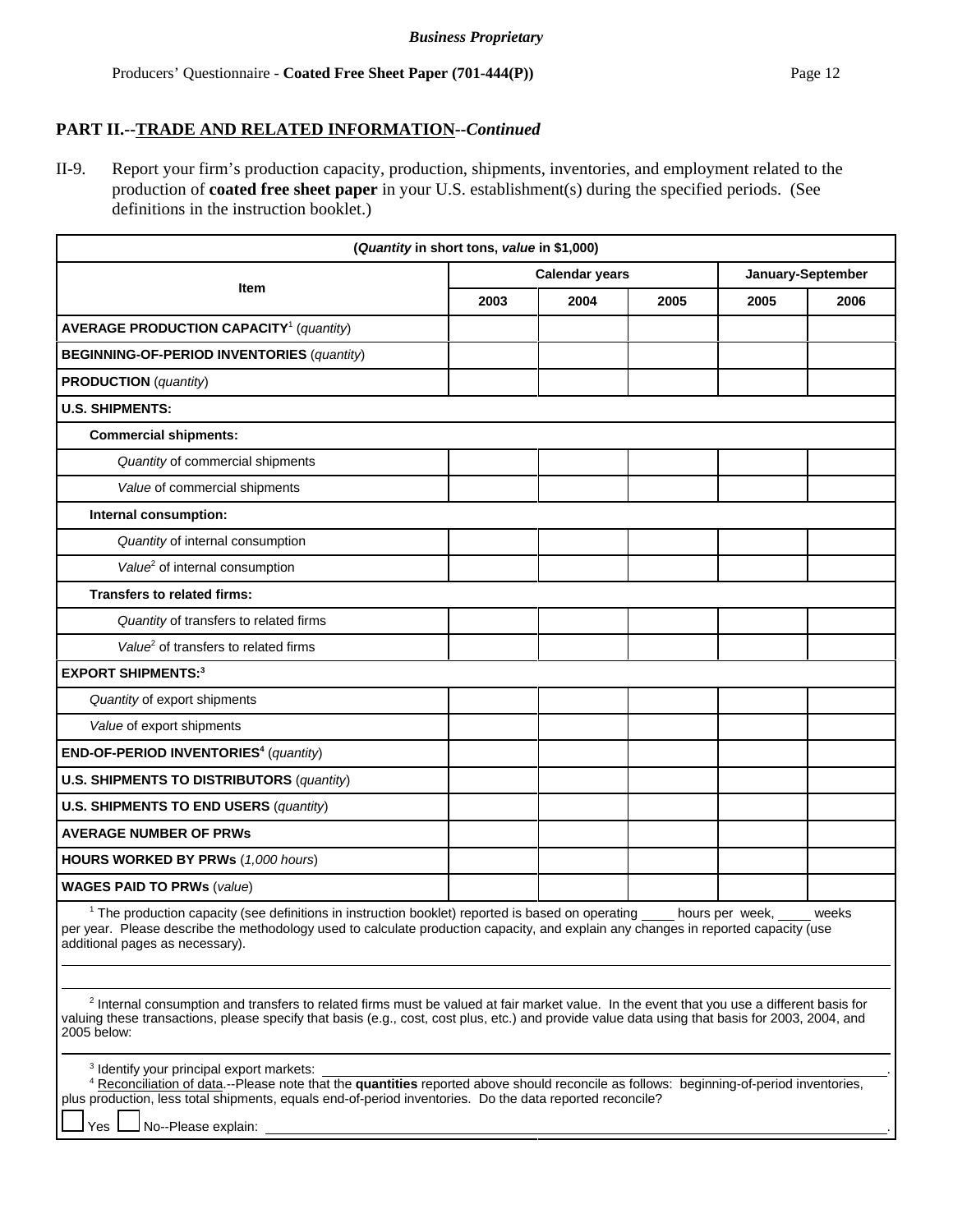II-10. If you reported transfers to related firms in question II-9, please indicate the nature of the relationship between your firm and the related firms (e.g., joint venture, wholly owned subsidiary), whether the transfers were priced at market value or by a non-market formula, whether your firm retained marketing rights to all transfers, and whether the related firms also processed inputs from sources other than your firm.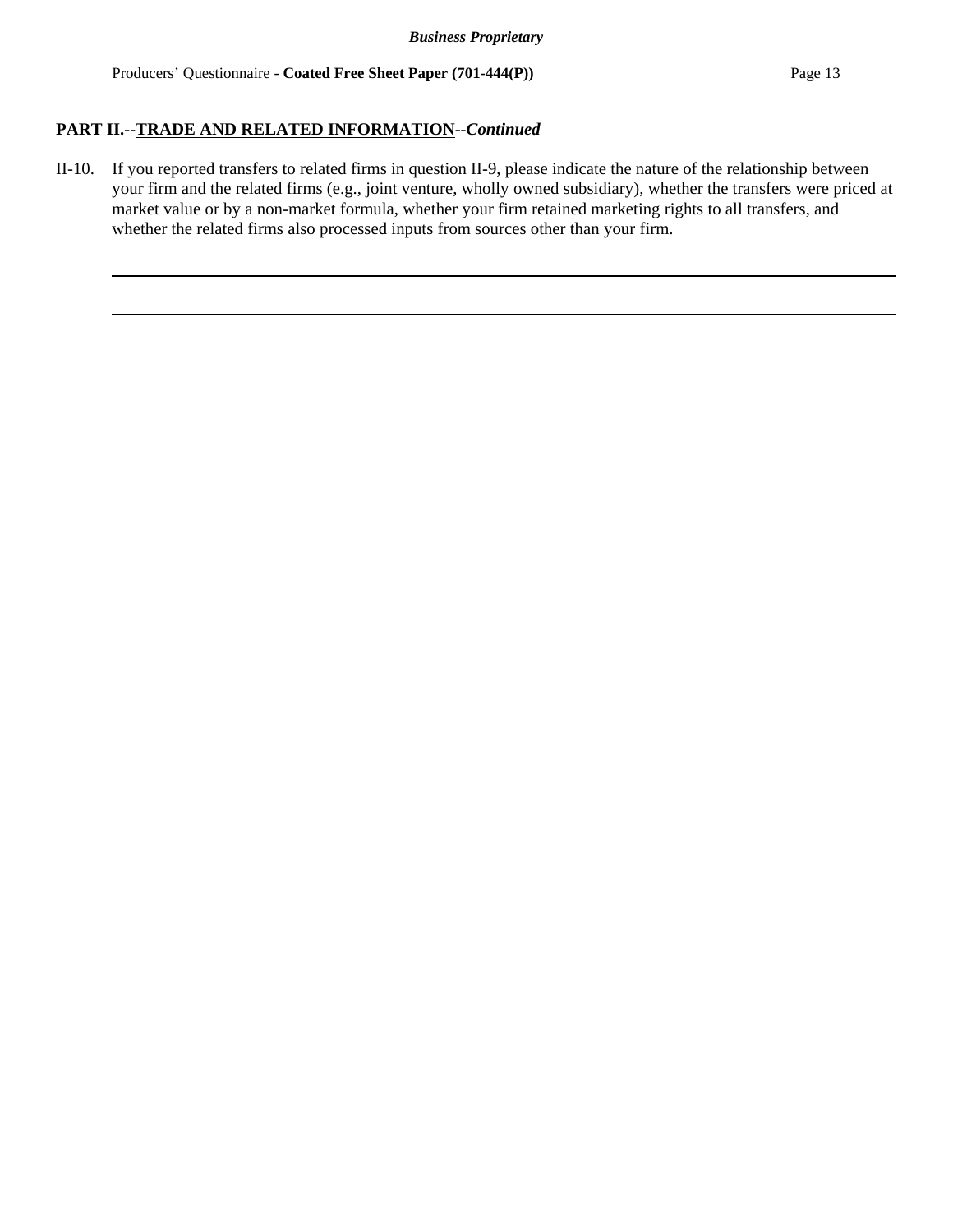II-11. **U.S. shipments of coated free sheet paper by type of product**.–Report, by type of product, the quantity of your firm's U.S. shipments of **coated free sheet paper** produced in your U.S. establishment(s) during the specified periods. (See definitions in the instruction booklet.)

| Item                                                                                                                                     |  | <b>Calendar years</b> |      |      | January-September |  |
|------------------------------------------------------------------------------------------------------------------------------------------|--|-----------------------|------|------|-------------------|--|
|                                                                                                                                          |  | 2004                  | 2005 | 2005 | 2006              |  |
| Quantity of U.S. SHIPMENTS (in short tons)                                                                                               |  |                       |      |      |                   |  |
| 1. Coated free sheet paper in rolls that is:                                                                                             |  |                       |      |      |                   |  |
| Coated on one side only <sup>1</sup>                                                                                                     |  |                       |      |      |                   |  |
| Coated on both sides (i.e., double-sided coated)                                                                                         |  |                       |      |      |                   |  |
| Total coated free sheet paper in rolls                                                                                                   |  |                       |      |      |                   |  |
| 2. Coated free sheet paper in sheets that is:                                                                                            |  |                       |      |      |                   |  |
| Coated on one side only <sup>2</sup>                                                                                                     |  |                       |      |      |                   |  |
| Coated on both sides (i.e., double-sided coated)                                                                                         |  |                       |      |      |                   |  |
| Total coated free sheet paper in sheets                                                                                                  |  |                       |      |      |                   |  |
| 3. All other coated free sheet paper (not counted above) <sup>3</sup>                                                                    |  |                       |      |      |                   |  |
| TOTAL coated free sheet paper <sup>4</sup>                                                                                               |  |                       |      |      |                   |  |
| Value of U.S. SHIPMENTS (in \$1,000)                                                                                                     |  |                       |      |      |                   |  |
| 1. Coated free sheet paper in rolls that is:                                                                                             |  |                       |      |      |                   |  |
| Coated on one side only <sup>1</sup>                                                                                                     |  |                       |      |      |                   |  |
| Coated on both sides (i.e., double-sided coated)                                                                                         |  |                       |      |      |                   |  |
| Total coated free sheet paper in rolls                                                                                                   |  |                       |      |      |                   |  |
| 2. Coated free sheet paper in sheets that is:                                                                                            |  |                       |      |      |                   |  |
| Coated on one side only <sup>2</sup>                                                                                                     |  |                       |      |      |                   |  |
| Coated on both sides (i.e., double-sided coated)                                                                                         |  |                       |      |      |                   |  |
| Total coated free sheet paper in sheets                                                                                                  |  |                       |      |      |                   |  |
| 3. All other coated free sheet paper (not counted above) <sup>3</sup>                                                                    |  |                       |      |      |                   |  |
| TOTAL coated free sheet paper <sup>4</sup>                                                                                               |  |                       |      |      |                   |  |
| <sup>1</sup> Please identify the end-uses for this product (i.e. rolls coated on one side only):                                         |  |                       |      |      |                   |  |
|                                                                                                                                          |  |                       |      |      |                   |  |
| <sup>3</sup> Please identify (and describe) these products and their end-uses:                                                           |  |                       |      |      |                   |  |
| <sup>4</sup> Reconciliation of data.--Note that the quantities and values reported above should equal U.S. shipments (i.e., the total of |  |                       |      |      |                   |  |
| commercial shipments, internal consumption, and transfers) reported in response to question II-9. Do the data reported reconcile?        |  |                       |      |      |                   |  |
| Yes                                                                                                                                      |  |                       |      |      |                   |  |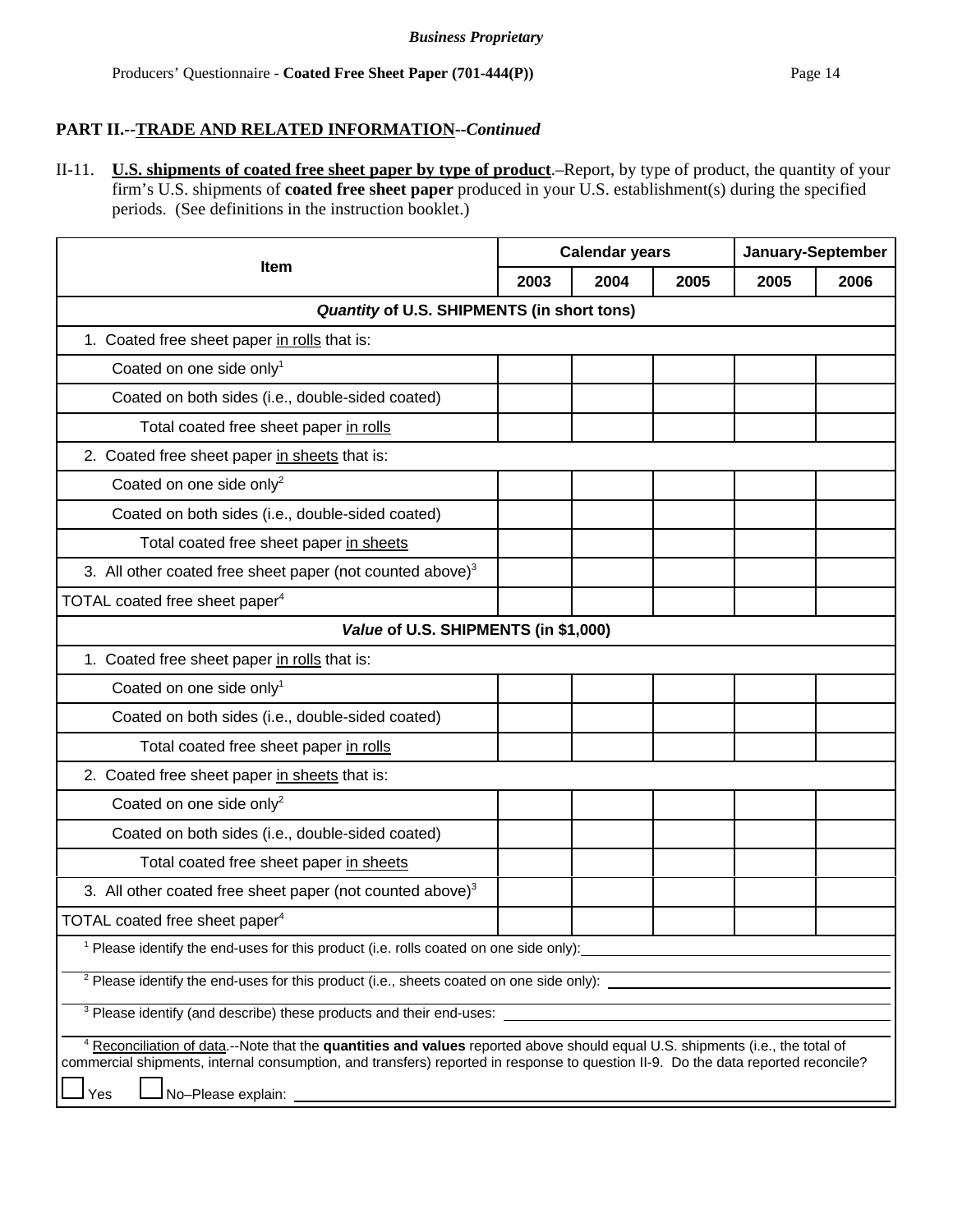II-12. Other than direct imports, has your firm otherwise purchased **coated free sheet paper** since January 1, 2003? (See definitions in the instruction booklet.)

No Yes--Report such purchases below for the specified periods.<sup>1</sup>

|                                                                                                                                                                                     | (Quantity in short tons, value in \$1,000) |                       |      |                   |      |
|-------------------------------------------------------------------------------------------------------------------------------------------------------------------------------------|--------------------------------------------|-----------------------|------|-------------------|------|
| Item                                                                                                                                                                                |                                            | <b>Calendar years</b> |      | January-September |      |
|                                                                                                                                                                                     | 2003                                       | 2004                  | 2005 | 2005              | 2006 |
| PURCHASES FROM U.S. IMPORTERS <sup>2</sup> OF coated free sheet paper FROM--                                                                                                        |                                            |                       |      |                   |      |
| China:                                                                                                                                                                              |                                            |                       |      |                   |      |
| Quantity                                                                                                                                                                            |                                            |                       |      |                   |      |
| Value                                                                                                                                                                               |                                            |                       |      |                   |      |
| Indonesia:                                                                                                                                                                          |                                            |                       |      |                   |      |
| Quantity                                                                                                                                                                            |                                            |                       |      |                   |      |
| Value                                                                                                                                                                               |                                            |                       |      |                   |      |
| Korea:                                                                                                                                                                              |                                            |                       |      |                   |      |
| Quantity                                                                                                                                                                            |                                            |                       |      |                   |      |
| Value                                                                                                                                                                               |                                            |                       |      |                   |      |
| ALL OTHER COUNTRIES:                                                                                                                                                                |                                            |                       |      |                   |      |
| Quantity                                                                                                                                                                            |                                            |                       |      |                   |      |
| Value                                                                                                                                                                               |                                            |                       |      |                   |      |
| PURCHASES FROM DOMESTIC PRODUCERS:2                                                                                                                                                 |                                            |                       |      |                   |      |
| Quantity                                                                                                                                                                            |                                            |                       |      |                   |      |
| Value                                                                                                                                                                               |                                            |                       |      |                   |      |
| PURCHASES FROM OTHER SOURCES:2                                                                                                                                                      |                                            |                       |      |                   |      |
| Quantity                                                                                                                                                                            |                                            |                       |      |                   |      |
| Value                                                                                                                                                                               |                                            |                       |      |                   |      |
| <sup>1</sup> Please indicate your reasons for purchasing this product. If your reasons differ by source, please elaborate.                                                          |                                            |                       |      |                   |      |
| <sup>2</sup> Please list the name of the firm(s) from which you purchased this product. If your suppliers differ by source, please identify the<br>source for each listed supplier. |                                            |                       |      |                   |      |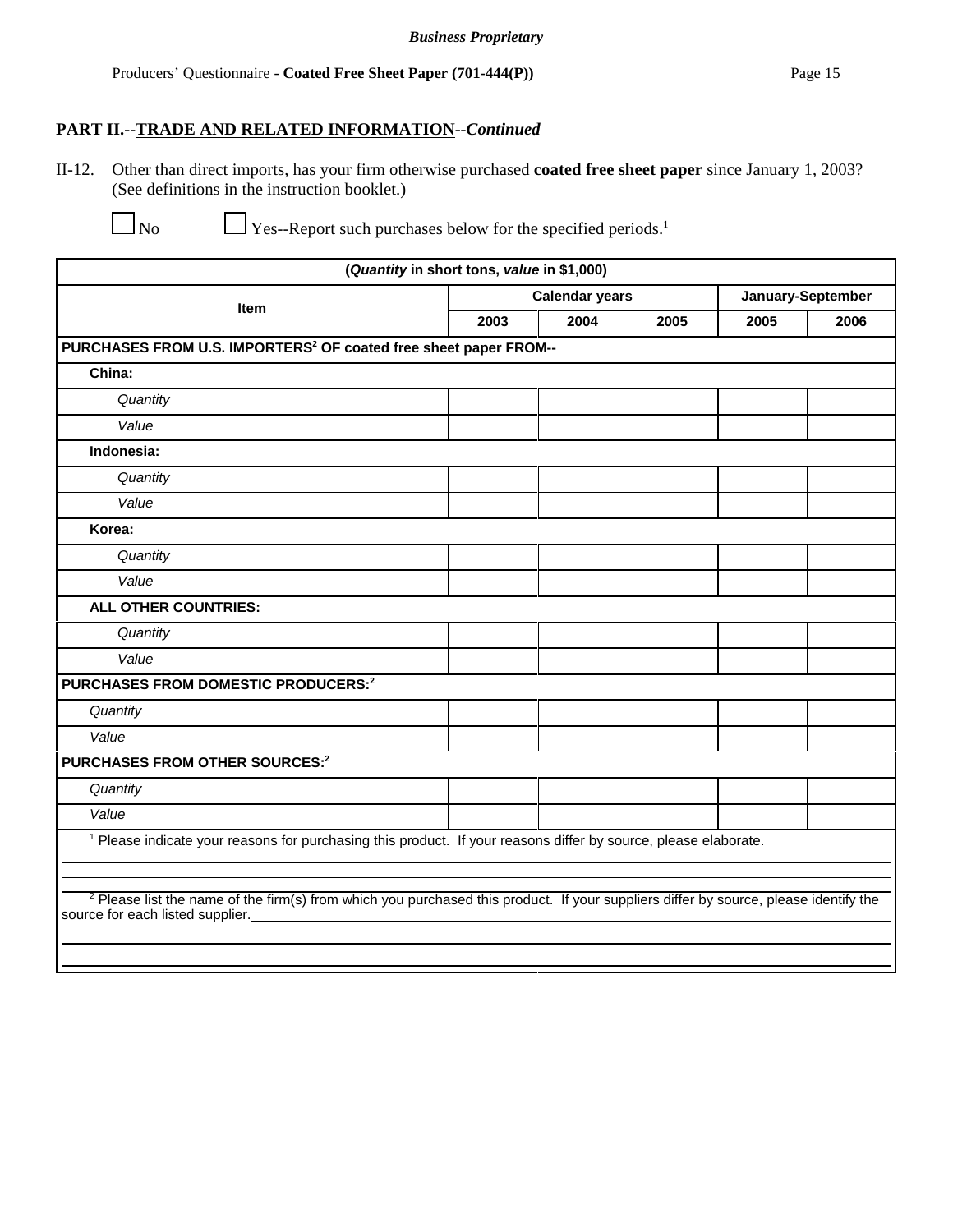### **PART III.--FINANCIAL INFORMATION**

Address questions on this part of the questionnaire to Justin Jee (202-205**-**3186 or justin.jee@usitc.gov).

III-1. Identify the individual who prepared or has knowledge of the requested financial information.

|        |    | Company contact:                                                                                                                                    |                                                                                                                                                                             |                                                                            |      |  |         |                     |  |  |
|--------|----|-----------------------------------------------------------------------------------------------------------------------------------------------------|-----------------------------------------------------------------------------------------------------------------------------------------------------------------------------|----------------------------------------------------------------------------|------|--|---------|---------------------|--|--|
|        |    |                                                                                                                                                     | Name and title                                                                                                                                                              |                                                                            |      |  |         |                     |  |  |
|        |    |                                                                                                                                                     |                                                                                                                                                                             |                                                                            | Ext. |  |         |                     |  |  |
|        |    |                                                                                                                                                     | Phone No.                                                                                                                                                                   |                                                                            |      |  | Fax No. |                     |  |  |
|        |    |                                                                                                                                                     | E-mail address                                                                                                                                                              |                                                                            |      |  |         | Company web address |  |  |
| III-2. |    | Briefly describe your financial accounting system.                                                                                                  |                                                                                                                                                                             |                                                                            |      |  |         |                     |  |  |
|        | А. |                                                                                                                                                     | When does your fiscal year end (month and day)?<br>If your fiscal year changed during the period examined, explain below:                                                   |                                                                            |      |  |         |                     |  |  |
|        |    |                                                                                                                                                     | B.1. Describe the lowest level of operations (e.g., plant, division, company-wide) for which<br>financial statements are prepared that include subject merchandise: _______ |                                                                            |      |  |         |                     |  |  |
|        |    | 2. Does your firm prepare profit/loss statements for the subject merchandise: Yes__No_                                                              |                                                                                                                                                                             |                                                                            |      |  |         |                     |  |  |
|        |    | 3. How often did your firm (or parent company) prepare financial statements (including<br>annual reports, 10Ks)? Please check relevant items below. |                                                                                                                                                                             | Audited _____ unaudited ______ annual reports ______ 10Ks _____ 10Qs _____ |      |  |         |                     |  |  |
|        |    |                                                                                                                                                     |                                                                                                                                                                             | Monthly _____ quarterly _____ semi-annually _____ annually ____            |      |  |         |                     |  |  |

4. Accounting basis: GAAP \_\_\_\_ cash \_\_\_\_ tax \_\_\_\_ other comprehensive (specify) \_\_\_\_\_

*Note: The Commission may request that your company submit copies of its financial statements, including internal profit-and-loss statements for the division or product group that includes coated free sheet paper, as well as those statements and worksheets used to compile data for your firm's questionnaire response.*

- III-3. Briefly describe your cost accounting system (e.g., standard cost, job order cost, etc.).
- III-4. Briefly describe your allocation basis, if any, for COGS, SG&A, and interest expense and other income and expenses.

III-5. Other products.--Please list any other products you produced in the facilities in which you produced **coated free sheet paper**, and provide the share of net sales accounted for by these other products in your most recent fiscal year:

**Product(s)** Share of sales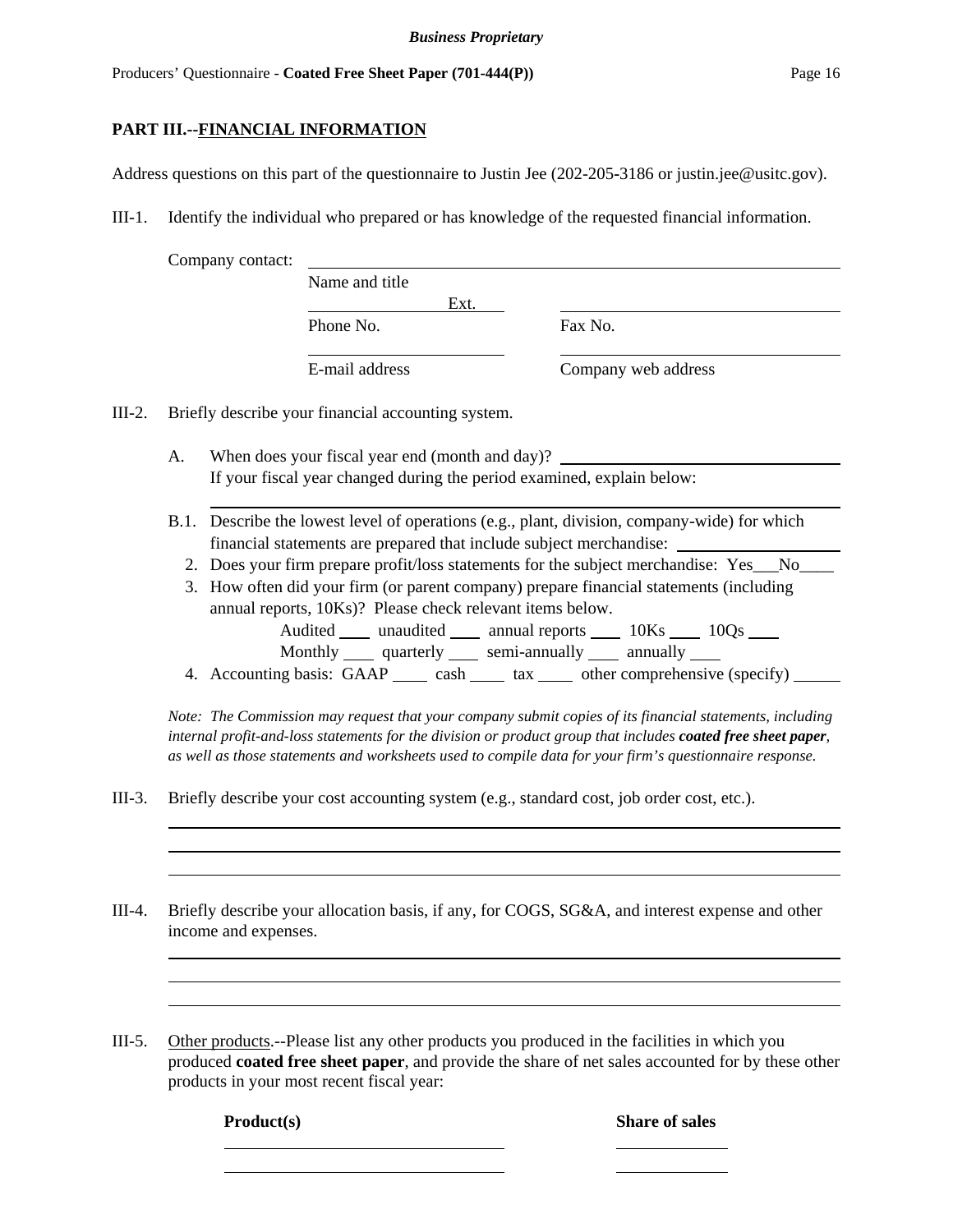# **PART III.--FINANCIAL INFORMATION--***Continued*

III-6. Does your company receive inputs (raw materials, labor, energy, or any other services) used in the production of coated free sheet paper from any related company?



 $\sqrt{\frac{V_{\text{ES}}}{V_{\text{CS}}-}}$  Yes–Continue to question III-10 below.

III-7. In the space provided below, identify the inputs related to the production of coated free sheet paper that your firm receives from related parties.

| Input | <b>Related party</b> |
|-------|----------------------|
|       |                      |
|       |                      |
|       |                      |
|       |                      |
|       |                      |

III-8. With respect to the related companies identified in response to question III-7 above, are their financial statements consolidated with your firm's financial statements? (In other words, are profits or losses arising from intercompany transactions eliminated?)

 $\frac{1}{1}$  Yes–Continue to question III-9 below.  $\frac{1}{10}$  No–Continue to question III-10 below.

III-9. All intercompany profits or losses on inputs purchased from related parties that are eliminated pursuant to formal financial statement consolidation should also be eliminated from the costs reported to the Commission in question III-11 (Operations on coated free sheet paper); i.e., costs reported in question III-11, to the extent that they reflect inputs purchased from related parties, should only reflect the related party's cost and not include an associated profit/loss component. In other words, purchases from related firms must be at cost, not transfer prices. Reasonable methods for determining and eliminating the associated profit/loss on inputs purchased from related parties are acceptable.

Has your firm complied with the Commission's instructions regarding costs associated with inputs purchased from related parties?

 $\Box$  Yes  $\Box$  No–please contact Justin Jee at 202-205-3186.

III-10. For each annual and interim period for which financial results are reported in question III-11, please attach (or list below) a separate schedule that identifies the period-specific amount of nonrecurring charges, the expense/cost line items where the associated charges are included, and a brief description of the charge(s). Non-recurring charges would include, but are not limited to, items such as asset write-offs, restructuring charges, etc.

\_\_\_\_\_\_\_\_\_\_\_\_\_\_\_\_\_\_\_\_\_\_\_\_\_\_\_\_\_\_\_\_\_\_\_\_\_\_\_\_\_\_\_\_\_\_\_\_\_\_\_\_\_\_\_\_\_\_\_\_\_\_\_\_\_\_\_\_\_\_\_\_\_\_\_ \_\_\_\_\_\_\_\_\_\_\_\_\_\_\_\_\_\_\_\_\_\_\_\_\_\_\_\_\_\_\_\_\_\_\_\_\_\_\_\_\_\_\_\_\_\_\_\_\_\_\_\_\_\_\_\_\_\_\_\_\_\_\_\_\_\_\_\_\_\_\_\_\_\_\_ \_\_\_\_\_\_\_\_\_\_\_\_\_\_\_\_\_\_\_\_\_\_\_\_\_\_\_\_\_\_\_\_\_\_\_\_\_\_\_\_\_\_\_\_\_\_\_\_\_\_\_\_\_\_\_\_\_\_\_\_\_\_\_\_\_\_\_\_\_\_\_\_\_\_\_

\_\_\_\_\_\_\_\_\_\_\_\_\_\_\_\_\_\_\_\_\_\_\_\_\_\_\_\_\_\_\_\_\_\_\_\_\_\_\_\_\_\_\_\_\_\_\_\_\_\_\_\_\_\_\_\_\_\_\_\_\_\_\_\_\_\_\_\_\_\_\_\_\_\_\_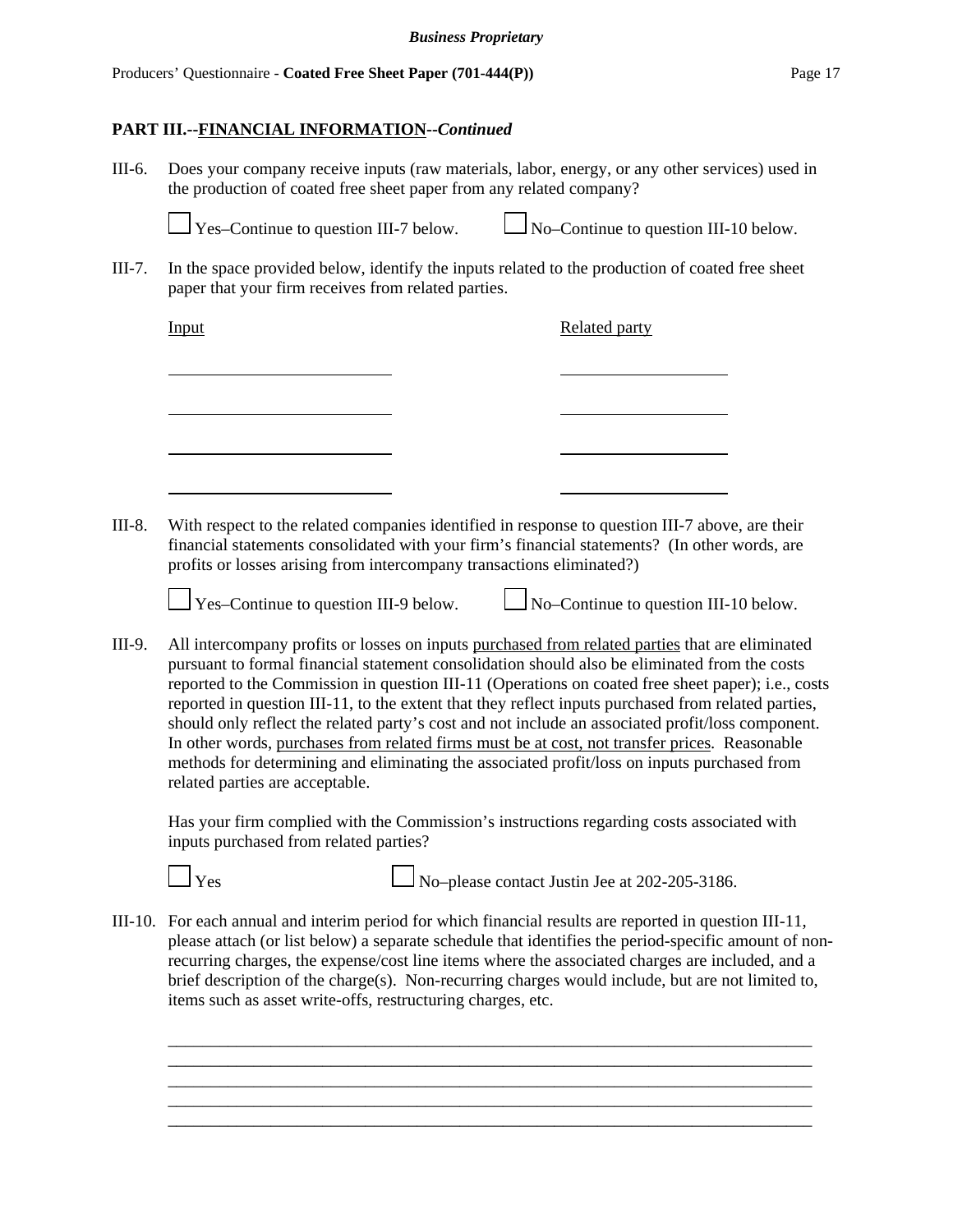#### **PART III.--FINANCIAL INFORMATION--***Continued*

III-11. Operations on coated free sheet paper.--Report the revenue and related cost information requested below on the coated free sheet paper operations of your U.S. establishment(s).<sup>1</sup> Do not report resales of coated free sheet papers. Note that internal consumption and transfers to related firms must be valued at fair market value and purchases from related firms must be at cost. Provide data for your three most recently completed fiscal years in chronological order from left to right, and for the specified interim periods. If your firm was involved in tolling operations (either as the toller or as the tollee) please contact Justin Jee at (202)205-3186 before completing this section of the questionnaire.

|                                                                                     | (Quantity in short tons, value in \$1,000) |                      |                   |      |  |
|-------------------------------------------------------------------------------------|--------------------------------------------|----------------------|-------------------|------|--|
|                                                                                     |                                            | Fiscal years ended-- | January-September |      |  |
| Item                                                                                |                                            |                      | 2005              | 2006 |  |
| Net sales quantities: <sup>2</sup>                                                  |                                            |                      |                   |      |  |
| Commercial sales                                                                    |                                            |                      |                   |      |  |
| Internal consumption                                                                |                                            |                      |                   |      |  |
| Transfers to related firms                                                          |                                            |                      |                   |      |  |
| Total net sales quantities                                                          |                                            |                      |                   |      |  |
| Net sales values: <sup>2</sup>                                                      |                                            |                      |                   |      |  |
| Commercial sales                                                                    |                                            |                      |                   |      |  |
| Internal consumption                                                                |                                            |                      |                   |      |  |
| Transfers to related firms                                                          |                                            |                      |                   |      |  |
| Total net sales values                                                              |                                            |                      |                   |      |  |
| Cost of goods sold (including internal consumption and transfers to related firms): |                                            |                      |                   |      |  |
| Raw materials:                                                                      |                                            |                      |                   |      |  |
| Wood fiber/kraft paper internally sourced                                           |                                            |                      |                   |      |  |
| Wood fiber sourced from affiliates                                                  |                                            |                      |                   |      |  |
| Wood fiber purchased from unrelated parties                                         |                                            |                      |                   |      |  |
| Kraft paper sourced from affiliates                                                 |                                            |                      |                   |      |  |
| Kraft paper purchased from unrelated parties                                        |                                            |                      |                   |      |  |
| Other raw materials                                                                 |                                            |                      |                   |      |  |
| Direct labor                                                                        |                                            |                      |                   |      |  |
| Other factory costs                                                                 |                                            |                      |                   |      |  |
| Total cost of goods sold                                                            |                                            |                      |                   |      |  |
| Gross profit or (loss)                                                              |                                            |                      |                   |      |  |
| Selling, general, and administrative (SG&A) expenses:                               |                                            |                      |                   |      |  |
| <b>Operating income or (loss)</b>                                                   |                                            |                      |                   |      |  |
| Other income and expenses:                                                          |                                            |                      |                   |      |  |
| Interest expense                                                                    |                                            |                      |                   |      |  |
| All other expense items                                                             |                                            |                      |                   |      |  |
| All other income items                                                              |                                            |                      |                   |      |  |
| All other income or expenses, net                                                   |                                            |                      |                   |      |  |
| Net income or (loss) before income taxes                                            |                                            |                      |                   |      |  |
| Depreciation/amortization included above                                            |                                            |                      |                   |      |  |
| 1 Include only color (upother democing or event) and costs                          | $\cdots$                                   |                      |                   |      |  |

<sup>1</sup> Include only sales (whether domestic or export) and costs related to your U.S. manufacturing operations.

 $<sup>2</sup>$  Less discounts, returns, allowances, and prepaid freight. The quantities and values should approximate the corresponding shipment quantities</sup> and values reported in Part II of this questionnaire.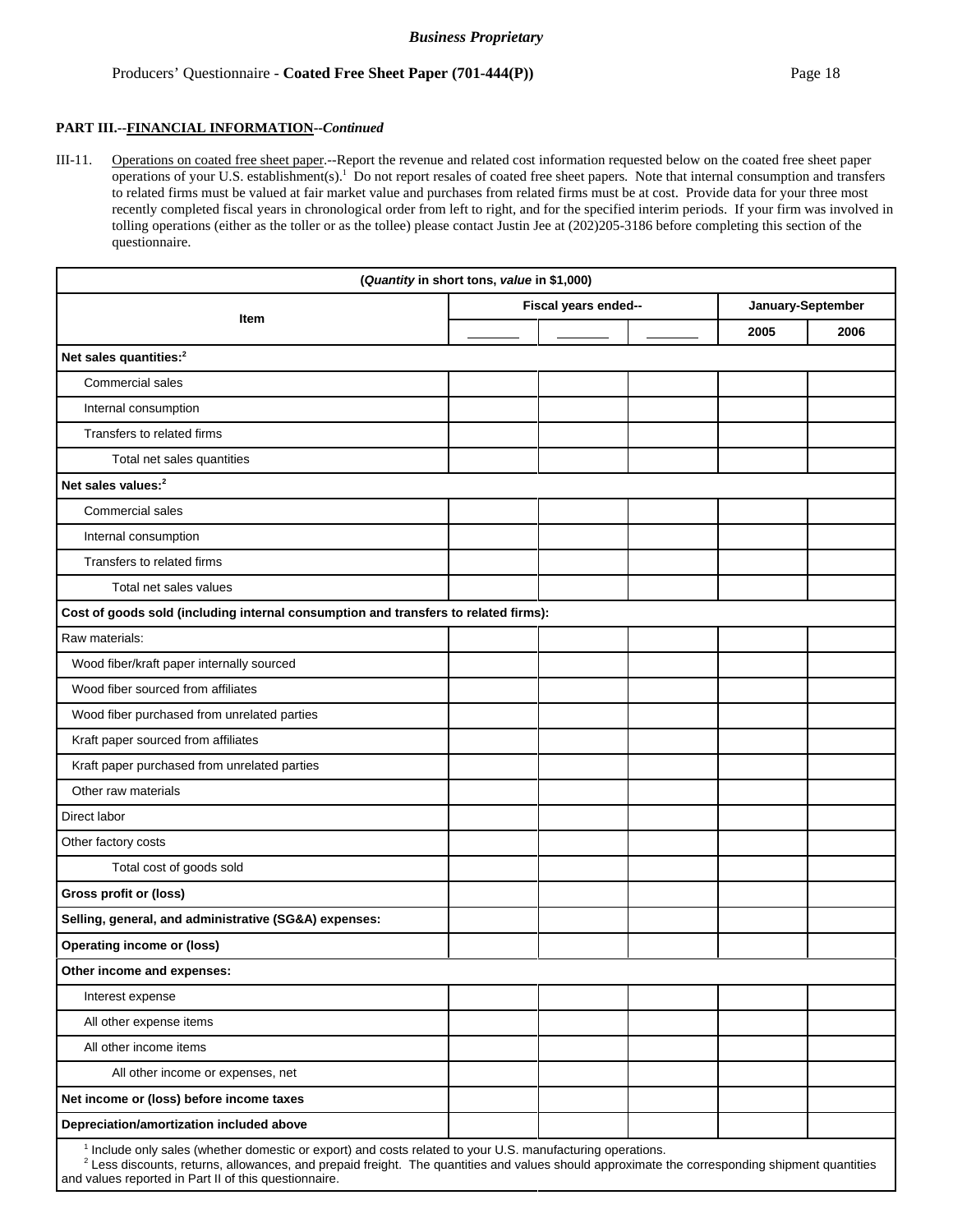III-12. Asset values.--Report the total assets associated with the production, warehousing, and sale of coated free sheet paper. If your firm does not maintain some or all of the specific asset data in the normal course of business, please estimate it based upon some rational method (such as sales or costs) that is consistent with your cost allocations in the previous question. Provide data as of the end of your three most recently completed fiscal years in chronological order from left to right.

| (Value in \$1,000)                                                                          |                      |  |  |  |  |
|---------------------------------------------------------------------------------------------|----------------------|--|--|--|--|
| Value of                                                                                    | Fiscal years ended-- |  |  |  |  |
|                                                                                             |                      |  |  |  |  |
| Assets associated with the production, warehousing,<br>and sale of coated free sheet paper: |                      |  |  |  |  |
| 1. Current assets:                                                                          |                      |  |  |  |  |
| A. Cash and equivalents                                                                     |                      |  |  |  |  |
| B. Accounts receivable, net                                                                 |                      |  |  |  |  |
| C. Inventories (including raw materials, WIP, and FG)                                       |                      |  |  |  |  |
| D. All other current                                                                        |                      |  |  |  |  |
| E. Total current assets (lines 1.A. through 1.D.)                                           |                      |  |  |  |  |
| 2. Non-current assets:                                                                      |                      |  |  |  |  |
| A. Original cost of property, plant, and equipment (PPE)                                    |                      |  |  |  |  |
| B. Less: Accumulated depreciation                                                           |                      |  |  |  |  |
| C. Equals: Book value of property, plant, and equipment                                     |                      |  |  |  |  |
| D. All other non-current                                                                    |                      |  |  |  |  |
| 3. Total assets (lines 1.E, 2.C., and 2.D.)                                                 |                      |  |  |  |  |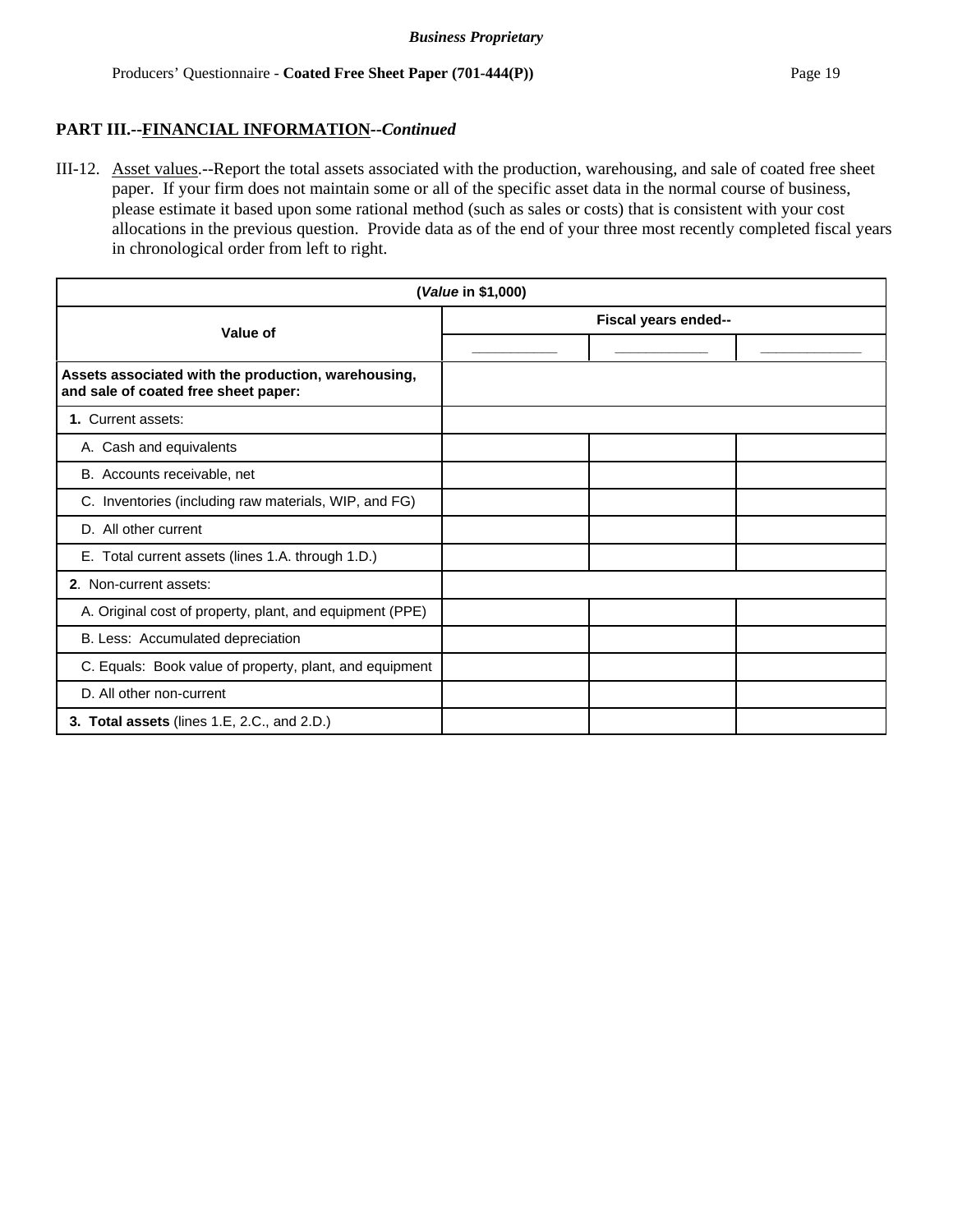# **PART III.--FINANCIAL INFORMATION--***Continued*

III-13. Capital expenditures and research and development expenditures.--Report your firm's capital expenditures and research and development expenditures on coated free sheet paper. Provide data for your three most recently completed fiscal years in chronological order from left to right, and for the specified interim periods.

| ( <i>Value</i> in \$1,000)                   |                      |  |  |                   |      |  |
|----------------------------------------------|----------------------|--|--|-------------------|------|--|
| <b>Item</b>                                  | Fiscal years ended-- |  |  | January-September |      |  |
|                                              |                      |  |  | 2005              | 2006 |  |
| <b>Capital expenditures</b>                  |                      |  |  |                   |      |  |
| <b>Research and development expenditures</b> |                      |  |  |                   |      |  |

III-14. Since January 1, 2003, has your firm experienced any actual negative effects on its return on investment or its growth, investment, ability to raise capital, existing development and coated free sheet paper efforts (including efforts to develop a derivative or more advanced version of the coated free sheet paper), or the scale of capital investments as a result of imports of coated free sheet paper from **China, Indonesia,** and/or **Korea**?

 $\Box$  No  $\Box$  Yes--My firm has experienced actual negative effects as follows with respect to (check all that apply):

|                                                                | China | <b>Indonesia</b> | Korea |
|----------------------------------------------------------------|-------|------------------|-------|
| Cancellation, postponement, or rejection of expansion projects |       |                  |       |
| Denial or rejection of investment proposal                     |       |                  |       |
| Reduction in the size of capital investments                   |       |                  |       |
| Rejection of bank loans                                        |       |                  |       |
| Lowering of credit rating                                      |       |                  |       |
| Problem related to the issue of stocks or bonds                |       |                  |       |
| $\sim$ $\sim$ $\sim$ $\sim$ $\sim$ $\sim$                      |       |                  |       |

- Other (specify)
- III-15. Does your firm anticipate any negative impact of imports of coated free sheet paper from **China, Indonesia,** and/or **Korea**? *Please be specific as to the subject source or source(s) you are discussing.*

 $\Box$  No  $\Box$  Yes--My firm anticipates negative effects as follows: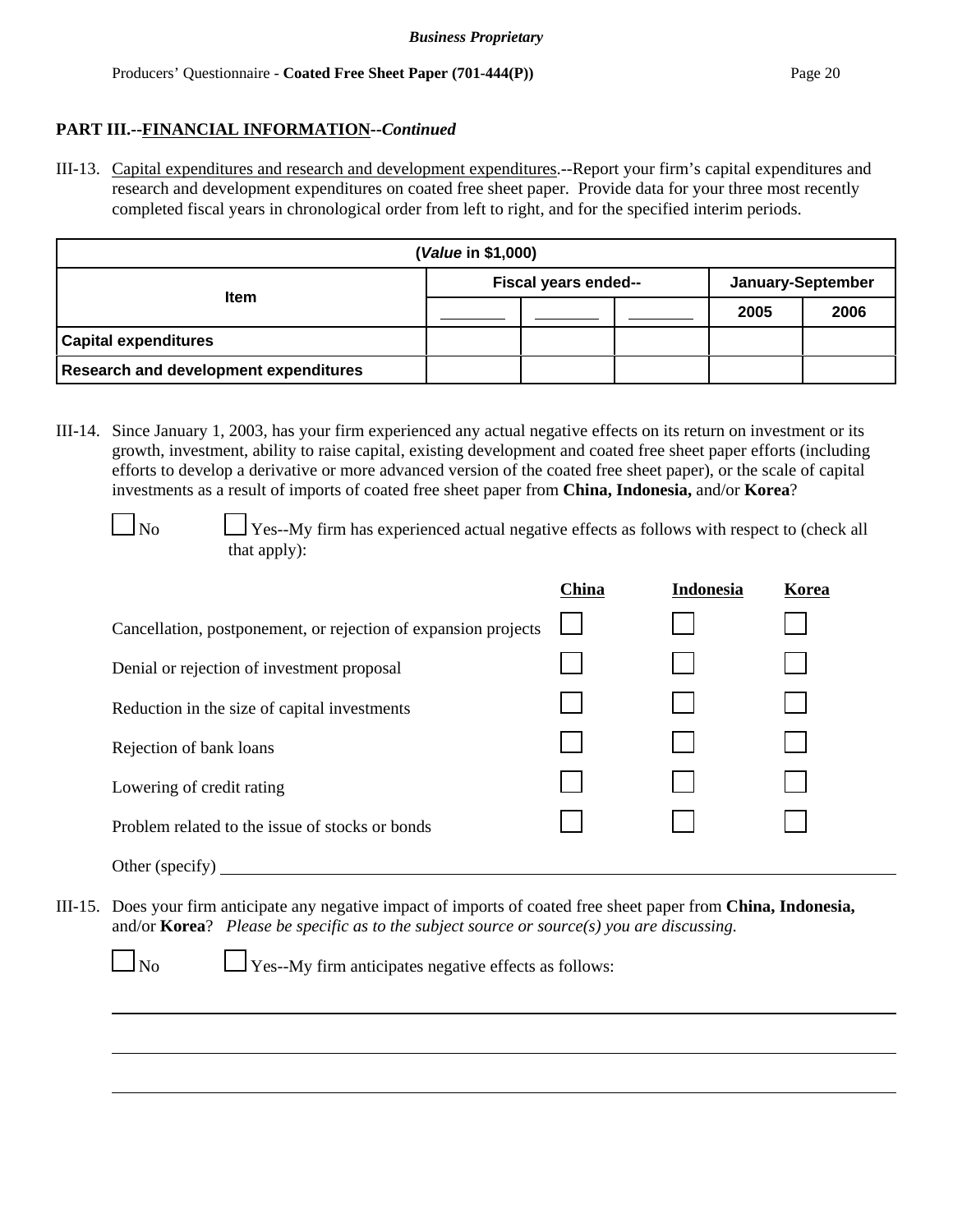# **PART IV.--PRICING AND RELATED INFORMATION**

Further information on this part of the questionnaire can be obtained from Nancy Bryan (202-205-2088).

IV-1. Who should be contacted regarding the requested pricing and related information?

Company contact:

Name and title

Phone No. **E**-mail address

# **Section IV-A.--PRICE DATA**

This section requests quarterly price and quantity data concerning your firm's U.S. commercial shipments of coated free sheet paper to unrelated U.S. customers of the following products during January 2003-September 2006:

*Product 1***.–Coated free sheet, two-side coated sheets, text weight, 70-100 pounds basis weights, brightness levels 87 and above.**

*Product 2***.--–Coated free sheet, two-side coated rolls, text weight, 70-100 pounds basis weights, brightness levels 87 and above.**

*Product 3***.--Coated free sheet, one-side-coated sheet, text weight, 70-100 pound basis weights, brightness levels of 83 and above.**

**Please report separately for (1) merchant sales (i.e., sales to distributors) and (2) direct sales (i.e., sales to endusers/printers). Check the appropriate box at the top of the next page and photocopy the page as necessary.**

**Please note that total dollar values should be reported on both an f.o.b., U.S. point of shipment basis and on a delivered basis. F.o.b. data should NOT include U.S.-inland transportation costs while delivered data SHOULD include U.S.-inland transportation costs to your customers facility. Total dollar values should reflect the FINAL NET amount paid to you (i.e., should be net of all deductions for discounts or rebates). See instruction booklet.**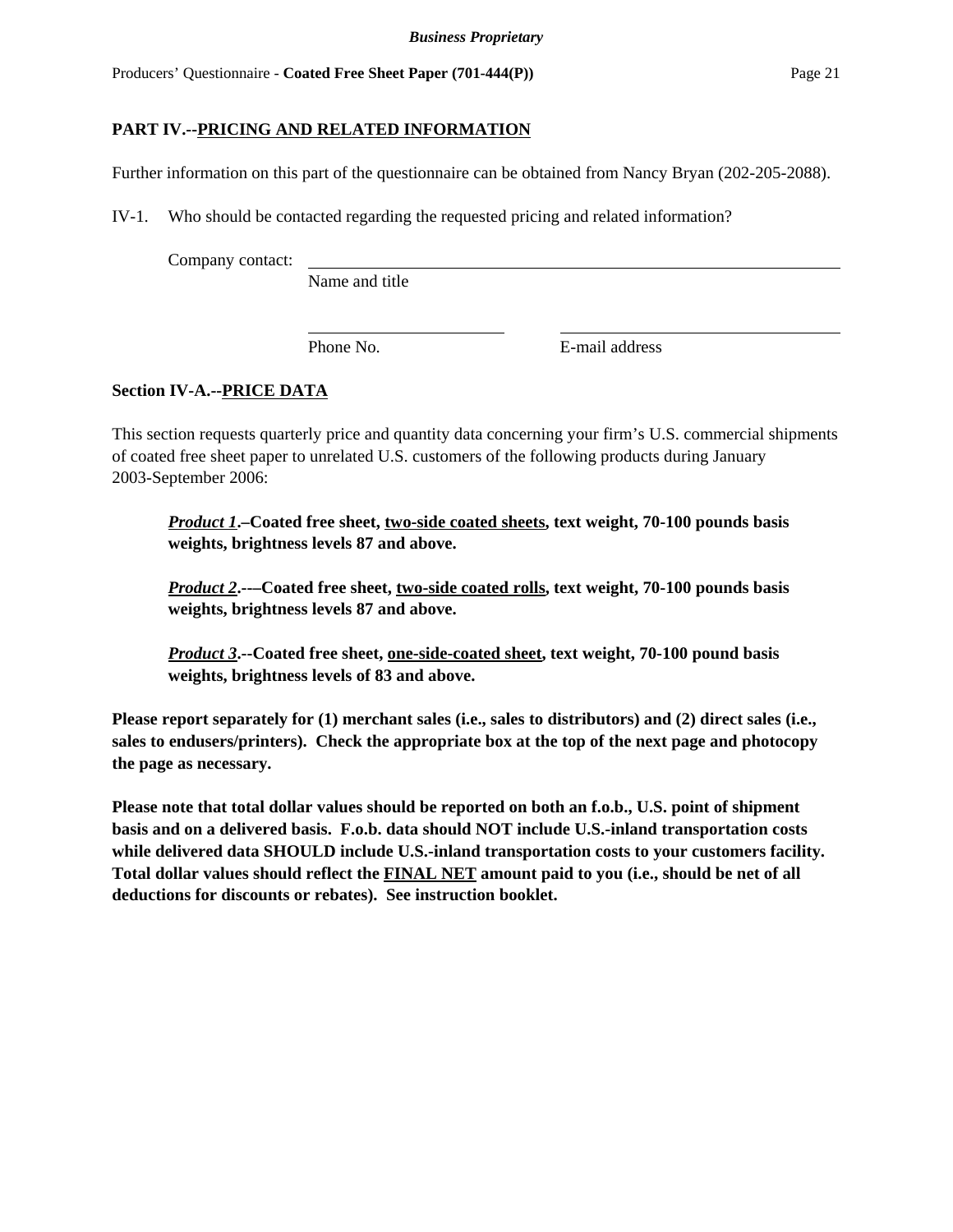#### **Section IV-A.--PRICE DATA--***Continued*

**COPY THIS PAGE AS NECESSARY.** Complete a separate page for each of the specified products<sup>1</sup> produced and sold by your firm to unrelated U.S. customers. Please report separately for merchant sales (i.e., sales to distributors) and for direct sales (i.e., sales to endusers/printers)

| <b>Merchant Sales</b>                                                                                      |                                            | <b>Direct Sales</b> |                              |  |  |
|------------------------------------------------------------------------------------------------------------|--------------------------------------------|---------------------|------------------------------|--|--|
| Product 2<br>Product 3<br><b>Product 1</b>                                                                 |                                            |                     |                              |  |  |
|                                                                                                            | (Quantity in short tons, value in dollars) |                     |                              |  |  |
| <b>Period of shipment</b>                                                                                  | Quantity                                   | F.o.b. value $2$    | Delivered value <sup>3</sup> |  |  |
| 2003:                                                                                                      |                                            |                     |                              |  |  |
| January-March                                                                                              |                                            |                     |                              |  |  |
| April-June                                                                                                 |                                            |                     |                              |  |  |
| July-September                                                                                             |                                            |                     |                              |  |  |
| October-December                                                                                           |                                            |                     |                              |  |  |
| 2004:                                                                                                      |                                            |                     |                              |  |  |
| January-March                                                                                              |                                            |                     |                              |  |  |
| April-June                                                                                                 |                                            |                     |                              |  |  |
| July-September                                                                                             |                                            |                     |                              |  |  |
| October-December                                                                                           |                                            |                     |                              |  |  |
| 2005:                                                                                                      |                                            |                     |                              |  |  |
| January-March                                                                                              |                                            |                     |                              |  |  |
| April-June                                                                                                 |                                            |                     |                              |  |  |
| July-September                                                                                             |                                            |                     |                              |  |  |
| October-December                                                                                           |                                            |                     |                              |  |  |
| 2006:                                                                                                      |                                            |                     |                              |  |  |
| January-March                                                                                              |                                            |                     |                              |  |  |
| April-June                                                                                                 |                                            |                     |                              |  |  |
| July-September                                                                                             |                                            |                     |                              |  |  |
| $1$ If your product does not exactly meet the product epocifications but is competitive with the specified |                                            |                     |                              |  |  |

 If your product does not exactly meet the product specifications but is competitive with the specified product, provide a description of your product:

 $2$  Net f.o.b values (i.e., gross sales values less all discounts, allowances, rebates, prepaid freight, and the value of returned goods), f.o.b. your U.S. point of shipment (i.e., do not include U.S-inland transportation costs).

<sup>3</sup> Net delivered values (i.e., gross sales values less all discounts, allowances, rebates, prepaid freight, and the value of returned goods), delivered to your customers' U.S. facility (i.e., do include U.Sinland transportation costs).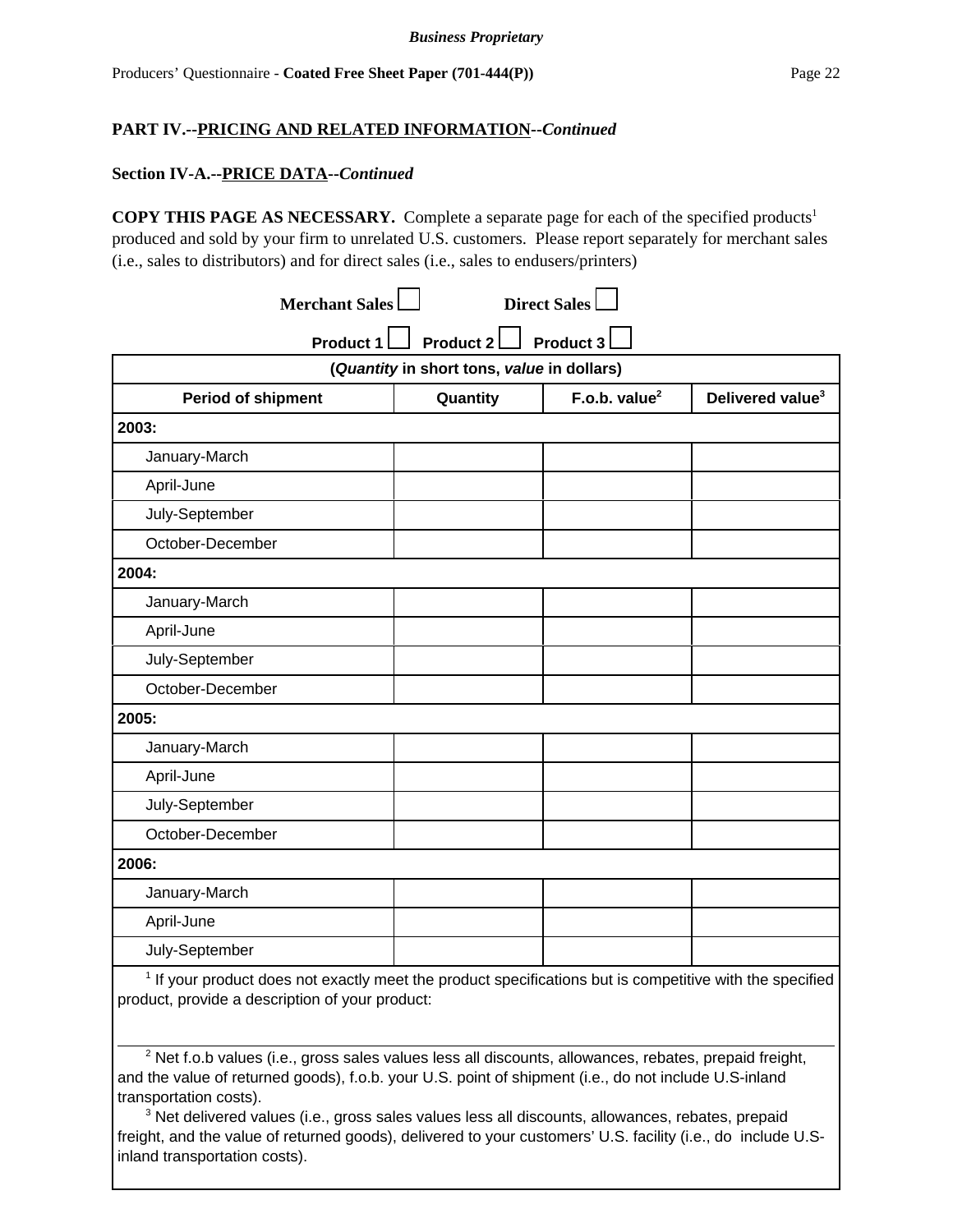#### **Section IV-B.--PRICE-RELATED QUESTIONS**

- I-B-1. Please describe how your firm determines the prices that it charges for sales of coated free sheet paper (transaction by transaction negotiation, contracts for multiple shipments, set price lists, etc.). If your firm issues price lists, please include a copy of a recent price list with your submission. If your price list is large, please submit sample pages.
- IV-B-2. Please describe your firm's discount policy (quantity discounts, annual total volume discounts, etc.).
- IV-B-3. What are your firm's typical sales terms for its U.S.-produced coated free sheet paper (e.g., 2/10 net 30 days)? On what basis are your prices of domestic coated free sheet paper usually quoted (e.g., f.o.b. warehouse, or delivered)?
- IV-B-4. Approximately what share of your firm's sales of its U.S.-produced coated free sheet paper in 2005 were on a (1) long-term contract basis (multiple deliveries for more than 12 months), (2) short-term contract basis (multiple deliveries up to 12 months), and (3) spot sales basis (for a single delivery)?

| <b>Type of sale</b>  | Share of sales (percent) |
|----------------------|--------------------------|
| Long-term contracts  |                          |
| Short-term contracts |                          |
| Spot sales           |                          |

IV-B-5. If you sell on a long-term contract basis, please answer the following questions with respect to provisions of a typical long-term contract.

(a) What is the average duration of a contract?

(b) Can prices be renegotiated during the contract period?

(c) Does the contract fix quantity, price, or both?

(d) Does the contract have a meet or release provision?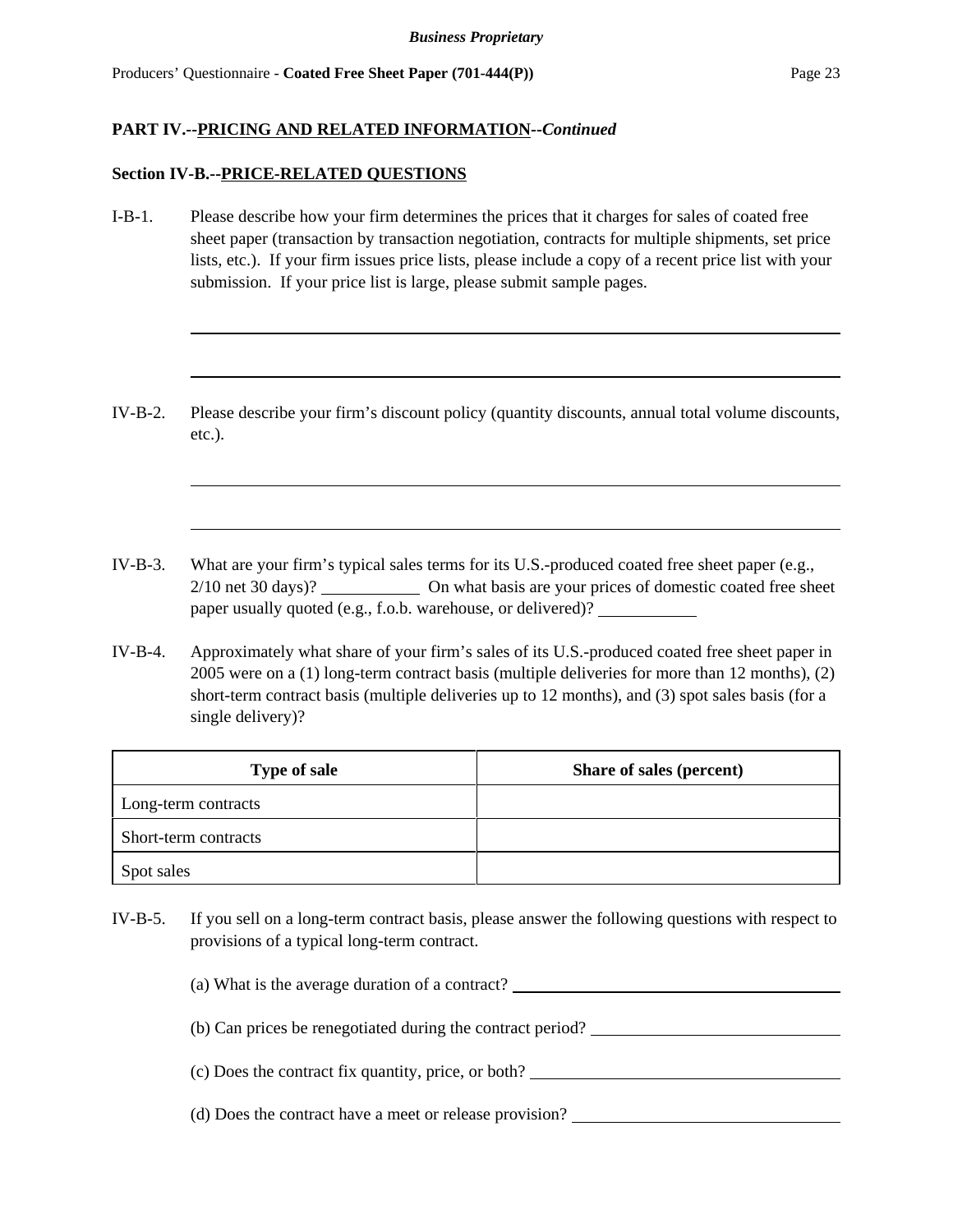#### **Section IV-B.--PRICE-RELATED QUESTIONS**

- IV-B-6. If you sell on a short-term contract basis, please answer the following questions with respect to provisions of a typical short-term contract.
	- (a) What is the average duration of a contract?
	- (b) Can prices be renegotiated during the contract period?
	- (c) Does the contract fix quantity, price, or both?
	- (d) Does the contract have a meet or release provision?
- IV-B-7. What is the average lead time between a customer's order and the date of delivery for your firm's sales of your U.S.-produced coated free sheet paper?

| <b>Source</b>     | Share of 2005 sales | <b>Lead time</b> |
|-------------------|---------------------|------------------|
| From inventory    |                     |                  |
| Produced to order |                     |                  |
| <b>Total</b>      | 100%                |                  |

IV-B-8. (a) What is the approximate percentage of the total delivered cost of coated free sheet paper that is accounted for by U.S. inland transportation costs? \_\_\_\_\_ percent.

> (b) Who generally arranges the transportation to your customers' locations? Your firm or purchaser (check one).

(c) What proportion of your sales occur within 100 miles of your storage or production facility? percent. 101 to 1,000 miles? percent. Over 1,000 miles? percent.

IV-B-9. What is the geographic market area in the United States served by your firm's coated free sheet paper?

|  | $\Box$ Northeast $\Box$ Mid-Atlantic $\Box$ Midwest | $\Box$ Southeast                                                           |
|--|-----------------------------------------------------|----------------------------------------------------------------------------|
|  |                                                     | $\Box$ Southwest $\Box$ Rocky Mountains $\Box$ West Coast $\Box$ Northwest |
|  | National U Other (describe) 2000                    |                                                                            |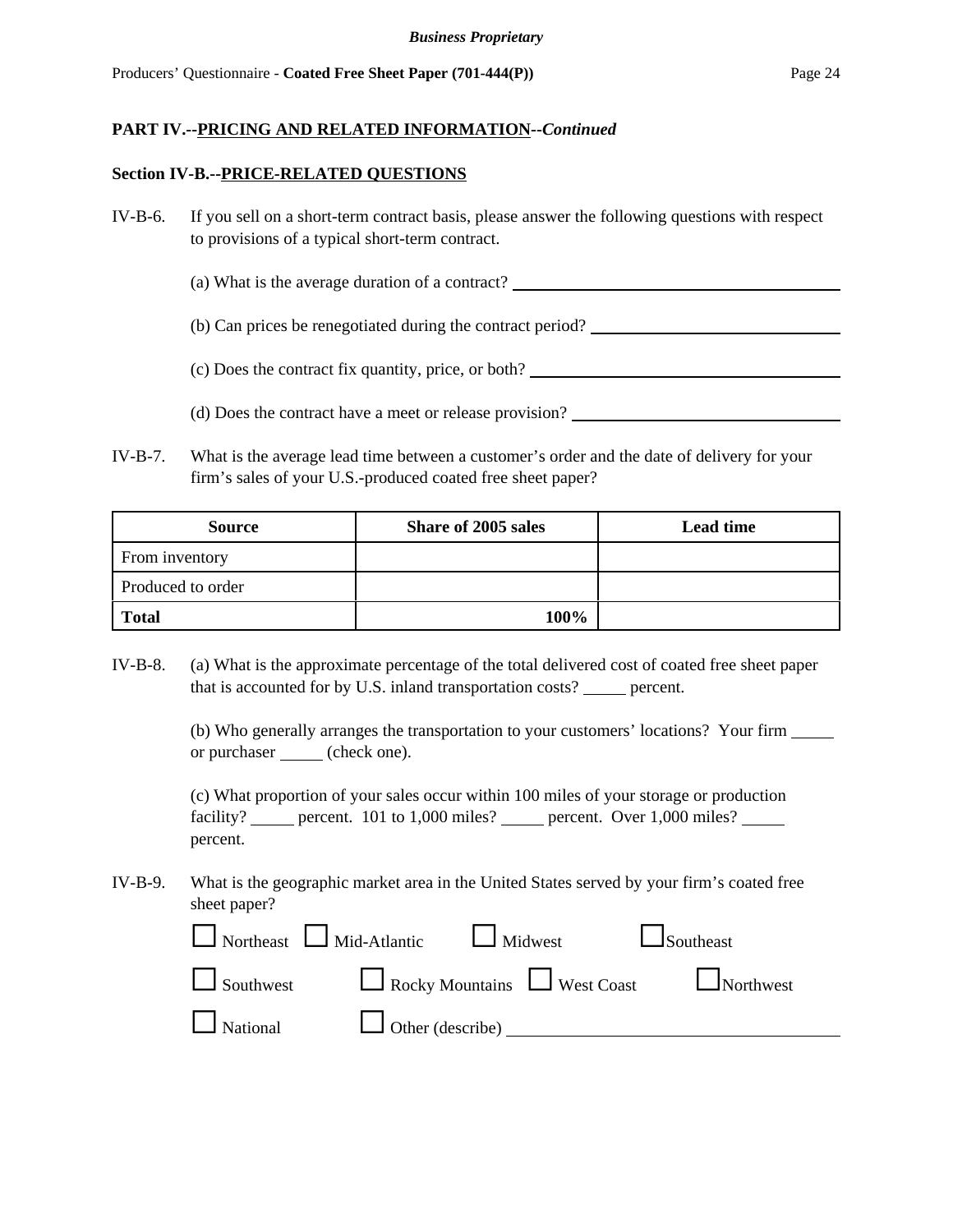# **Section IV-B.--PRICE-RELATED QUESTIONS--***Continued*

| $IV-B-10.$ | Describe the end uses of the coated free sheet paper that you manufacture. For each end-use<br>product, what percentage of the total cost is accounted for by coated free sheet paper?                                                                                                                                                                                                   |
|------------|------------------------------------------------------------------------------------------------------------------------------------------------------------------------------------------------------------------------------------------------------------------------------------------------------------------------------------------------------------------------------------------|
|            | Share of total cost accounted for by coated<br>End use<br>free sheet paper (percent)                                                                                                                                                                                                                                                                                                     |
| $IV-B-11.$ | (a) Please list in order of importance any products that may be substituted for coated free sheet<br>paper.                                                                                                                                                                                                                                                                              |
|            |                                                                                                                                                                                                                                                                                                                                                                                          |
|            | (b) For each possible substitute product, please give examples of applications and end uses for<br>which they are substitutes.                                                                                                                                                                                                                                                           |
|            | (c) Have changes in the prices of these products affected the price for coated free sheet paper?<br>Yes-To what degree do changes in their prices affect the price for coated<br>$\Box$ No<br>free sheet paper? Does this effect have a time lag? If so, how long is the time<br>lag for each substitute product? Does this vary by type of coated free sheet<br>paper or final end use? |
| $IV-B-12.$ | How has the demand within the United States (and outside the United States if known) for<br>coated free sheet paper changed since January 1, 2003? What principal factors affect changes<br>in demand?<br>Decreased<br>Increased<br>Unchanged                                                                                                                                            |
|            |                                                                                                                                                                                                                                                                                                                                                                                          |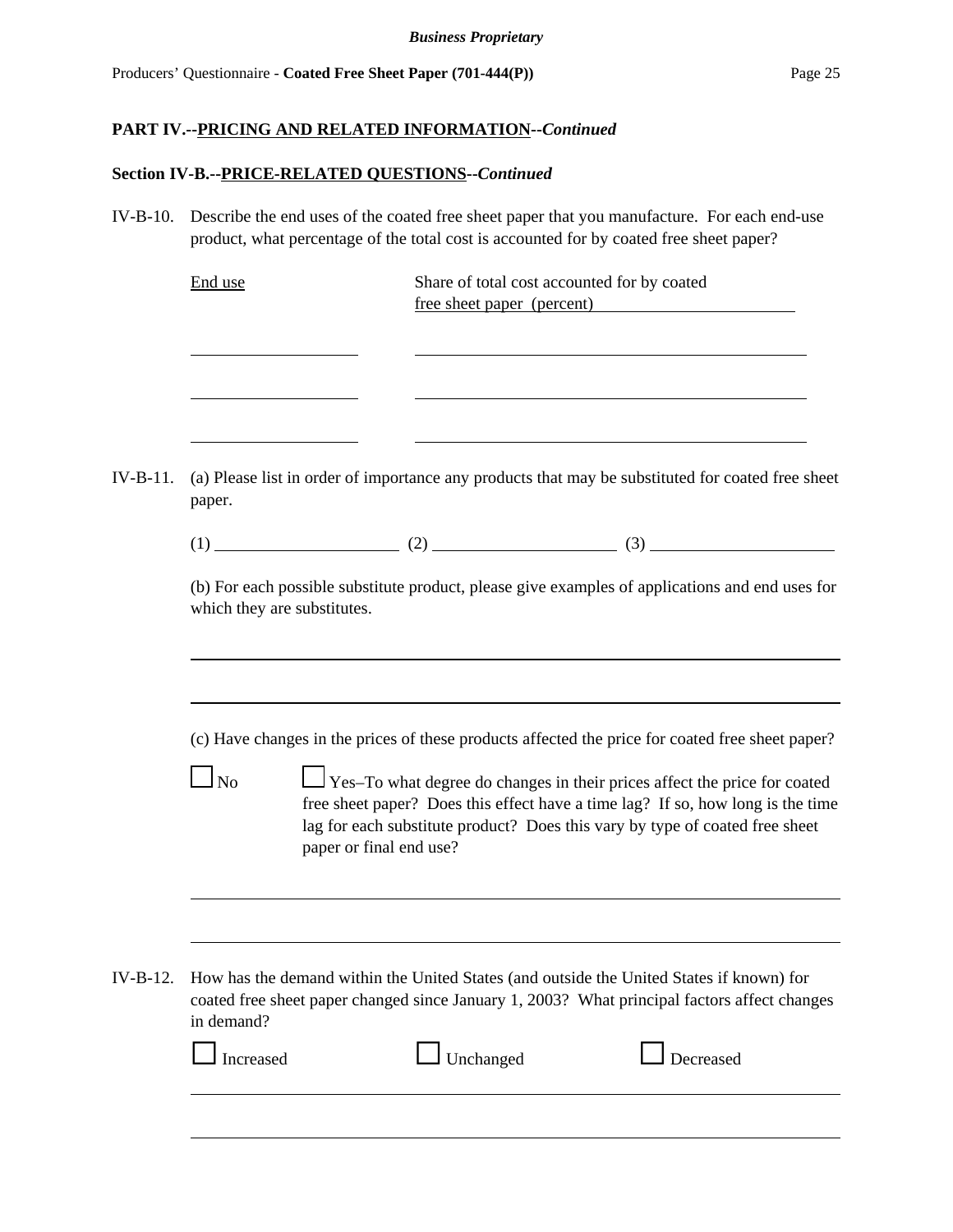### **Section IV-B.--PRICE-RELATED QUESTIONS--***Continued*

| IV-B-13. Have there been any significant changes in the product range or marketing of coated free sheet |
|---------------------------------------------------------------------------------------------------------|
| paper since January 1, 2003?                                                                            |

|--|

 $\Box$  Yes--Please describe.

- IV-B-14. Does your firm sell coated free sheet paper over the internet?
	-

No Yes–Please describe, noting the estimated percentage of your firm's total sales of coated free sheet paper in 2005 accounted for by internet sales.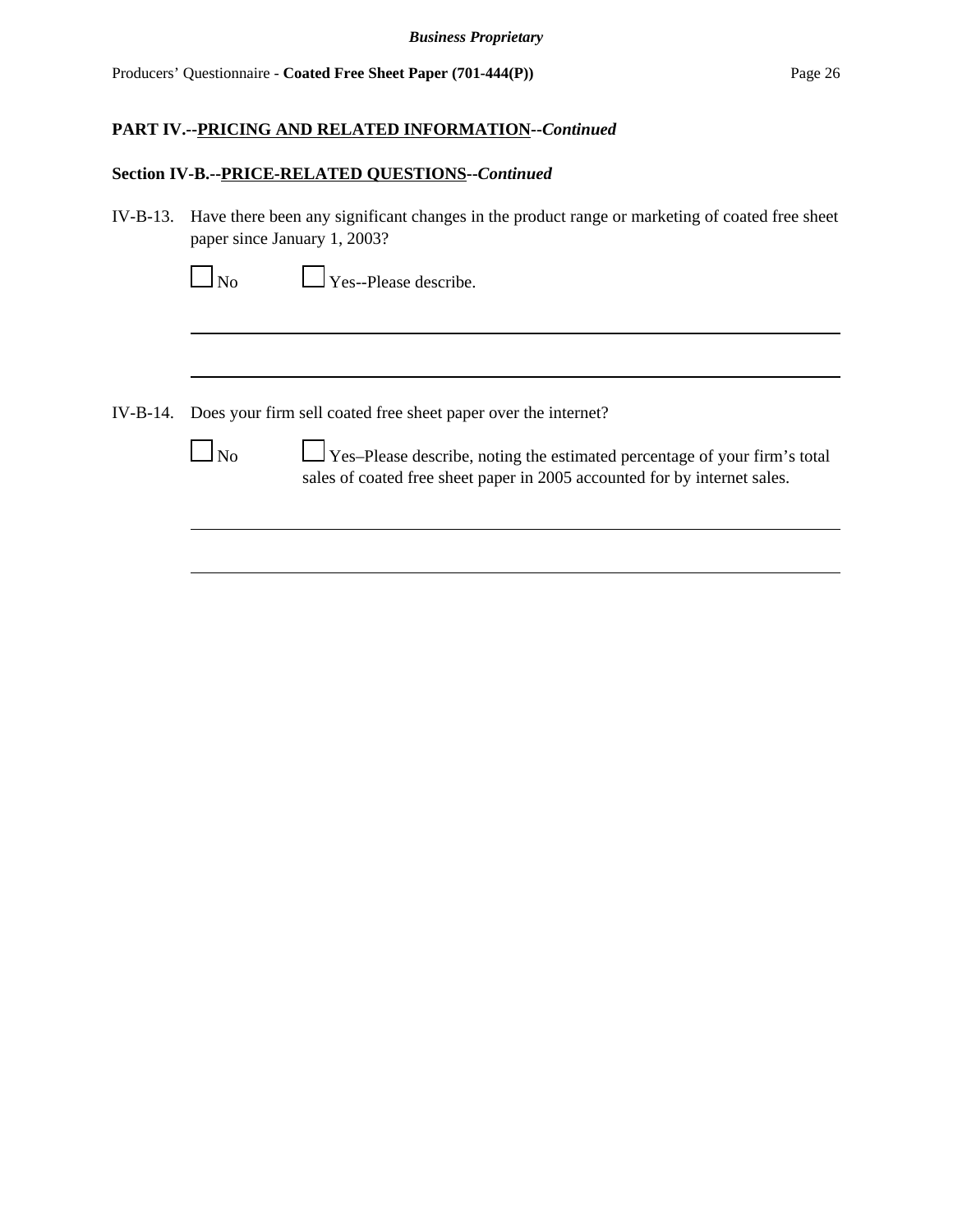### **Section IV-B.--PRICE-RELATED QUESTIONS--***Continued*

IV-B-15. Is coated free sheet paper produced in the United States and in other countries interchangeable (i.e., can they physically be used in the same applications)? Please indicate below, using "A" to indicate that the products from a specified country-pair are *always* interchangeable, "F" to indicate that the products are *frequently* interchangeable,"S" to indicate that the products are *sometimes* interchangeable,"N" to indicate that the products are *never* interchangeable, and "0" to indicate *no familiarity* with products from a specified country-pair.<sup>1</sup>

| <b>Country-pair</b>  | <b>United States</b> | China | Indonesia | Korea | Other<br>countries |
|----------------------|----------------------|-------|-----------|-------|--------------------|
| <b>United States</b> |                      |       |           |       |                    |
| China                |                      |       |           |       |                    |
| <b>Indonesia</b>     |                      |       |           |       |                    |
| Korea                |                      |       |           |       |                    |

 <sup>1</sup> For any country-pair producing coated free sheet paper which is *sometimes or never* interchangeable, please explain the factors that limit or preclude interchangeable use: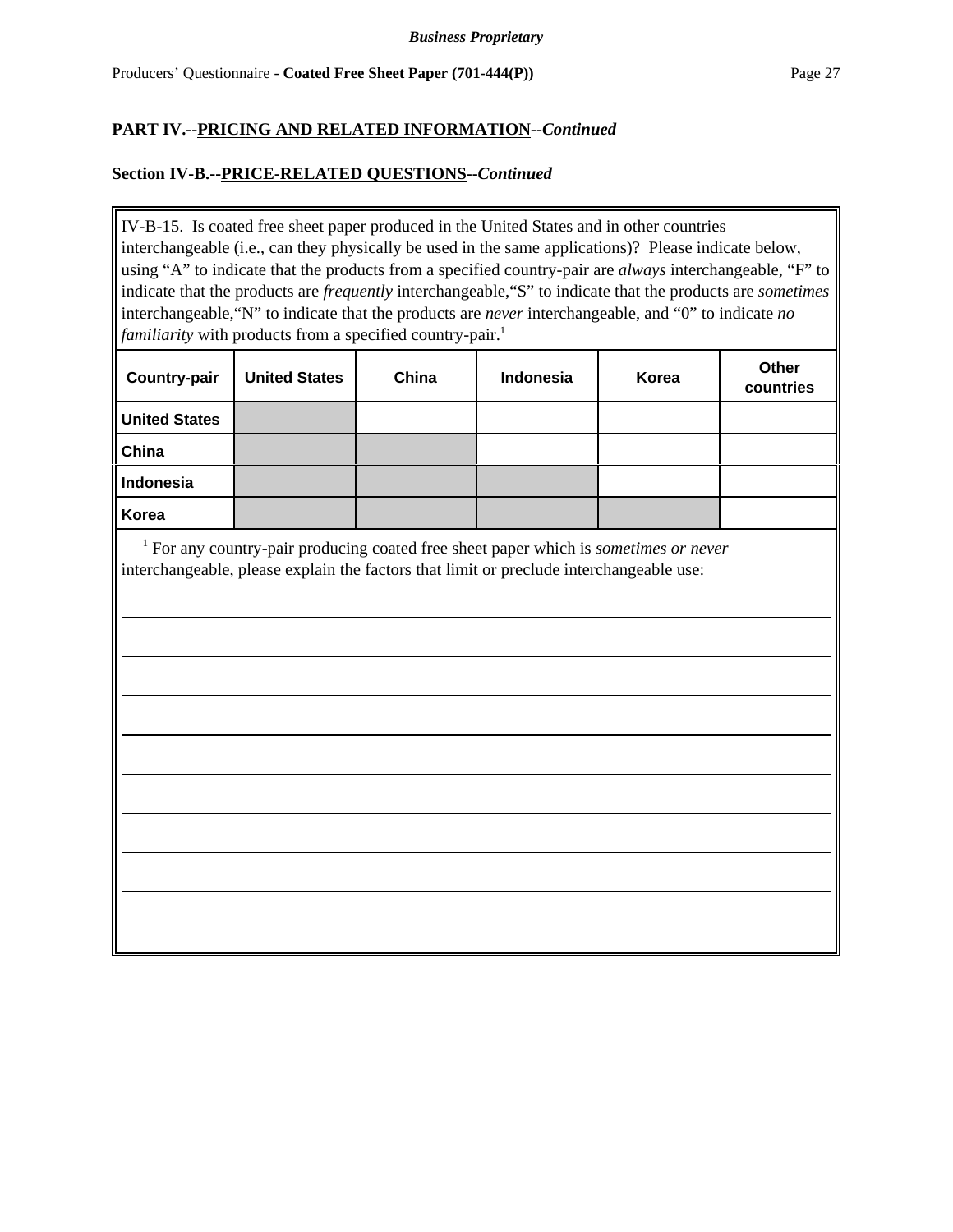### **Section IV-B.--PRICE-RELATED QUESTIONS--***Continued*

IV-B-16. Are differences other than price (i.e., quality, availability, transportation network, product range, technical support, etc.) between coated free sheet paper produced in the United States and in other countries a significant factor in your firm's sales of the products? Please indicate below, using "A" to indicate that such differences are *always* significant, "F" to indicate that such differences are *frequently* significant,"S" to indicate that such differences are *sometimes* significant,"N" to indicate that such differences are *never* significant, and "0" to indicate *no familiarity* with products from a specified country-pair. $<sup>1</sup>$ </sup>

| <b>Country-pair</b>  | <b>United States</b> | China | Indonesia | Korea | Other<br>countries |
|----------------------|----------------------|-------|-----------|-------|--------------------|
| <b>United States</b> |                      |       |           |       |                    |
| China                |                      |       |           |       |                    |
| Indonesia            |                      |       |           |       |                    |
| Korea                |                      |       |           |       |                    |

<sup>1</sup> For any country-pair for which factors other than price *always or frequently* are a significant factor in your firm's sales of coated free sheet paper, identify the country-pair and report the advantages or disadvantages imparted by such factors: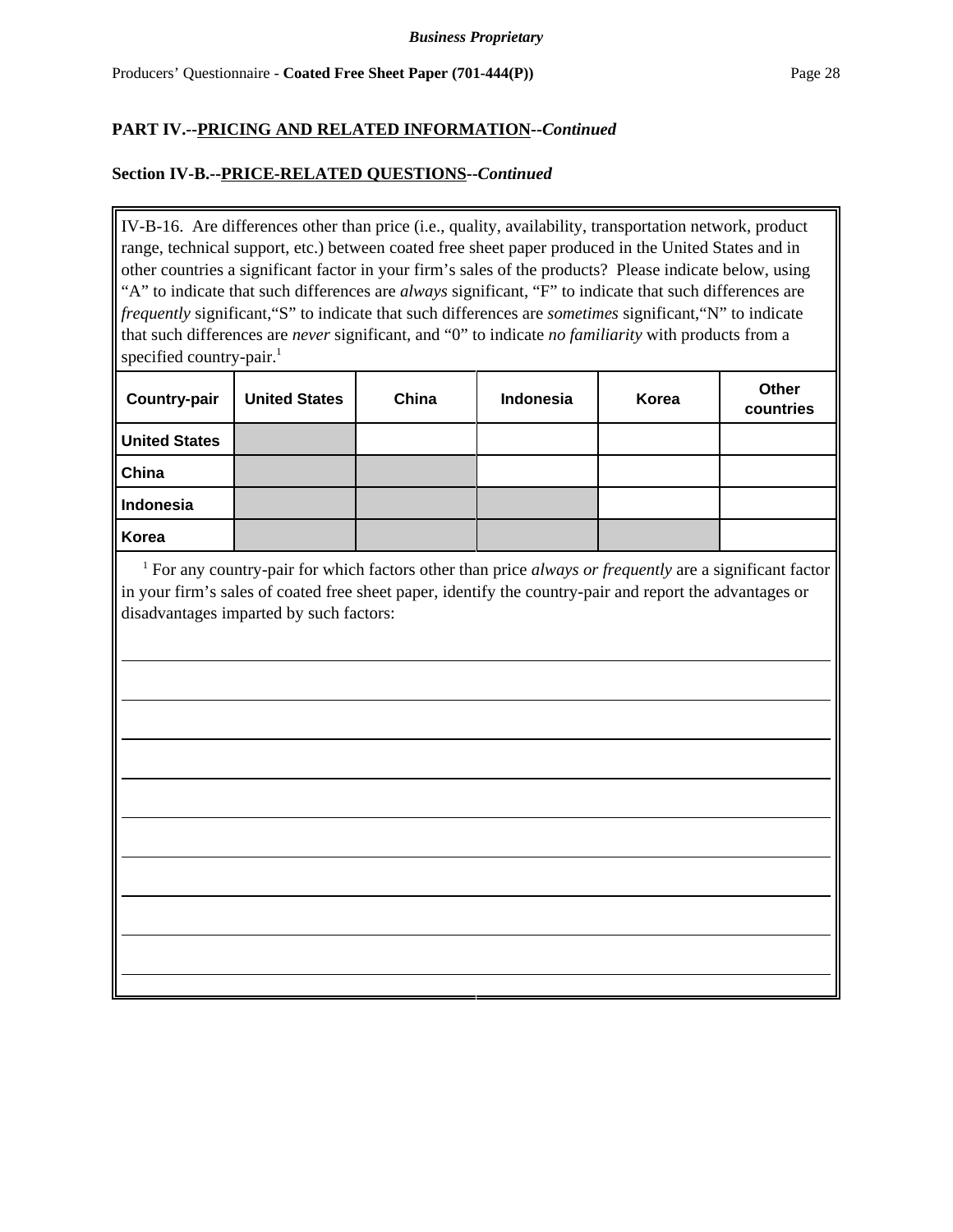## **Section IV-C.--CUSTOMER IDENTIFICATION**

Please identify below the names and addresses of your firm's 10 largest customers for coated free sheet paper during January 2003-September 2006. Please also provide the name and telephone number of a contact person and the share of the quantity of your firm's total shipments of coated free sheet paper that each of these customers accounted for in 2005.

| No.                     | <b>Customer's name</b> | Street address (not<br>P.O. box), city, state,<br>and zip code | <b>Contact person</b> | Area code<br>and<br>telephone<br>number | <b>Share</b><br>of 2005<br>sales<br>(%) |
|-------------------------|------------------------|----------------------------------------------------------------|-----------------------|-----------------------------------------|-----------------------------------------|
| $\mathbf{1}$            |                        |                                                                |                       |                                         |                                         |
| $\mathbf{2}$            |                        |                                                                |                       |                                         |                                         |
| $\mathbf{3}$            |                        |                                                                |                       |                                         |                                         |
| $\overline{\mathbf{4}}$ |                        |                                                                |                       |                                         |                                         |
| $5\phantom{.0}$         |                        |                                                                |                       |                                         |                                         |
| $\bf 6$                 |                        |                                                                |                       |                                         |                                         |
| $\overline{7}$          |                        |                                                                |                       |                                         |                                         |
| ${\bf 8}$               |                        |                                                                |                       |                                         |                                         |
| $\boldsymbol{9}$        |                        |                                                                |                       |                                         |                                         |
| $10$                    |                        |                                                                |                       |                                         |                                         |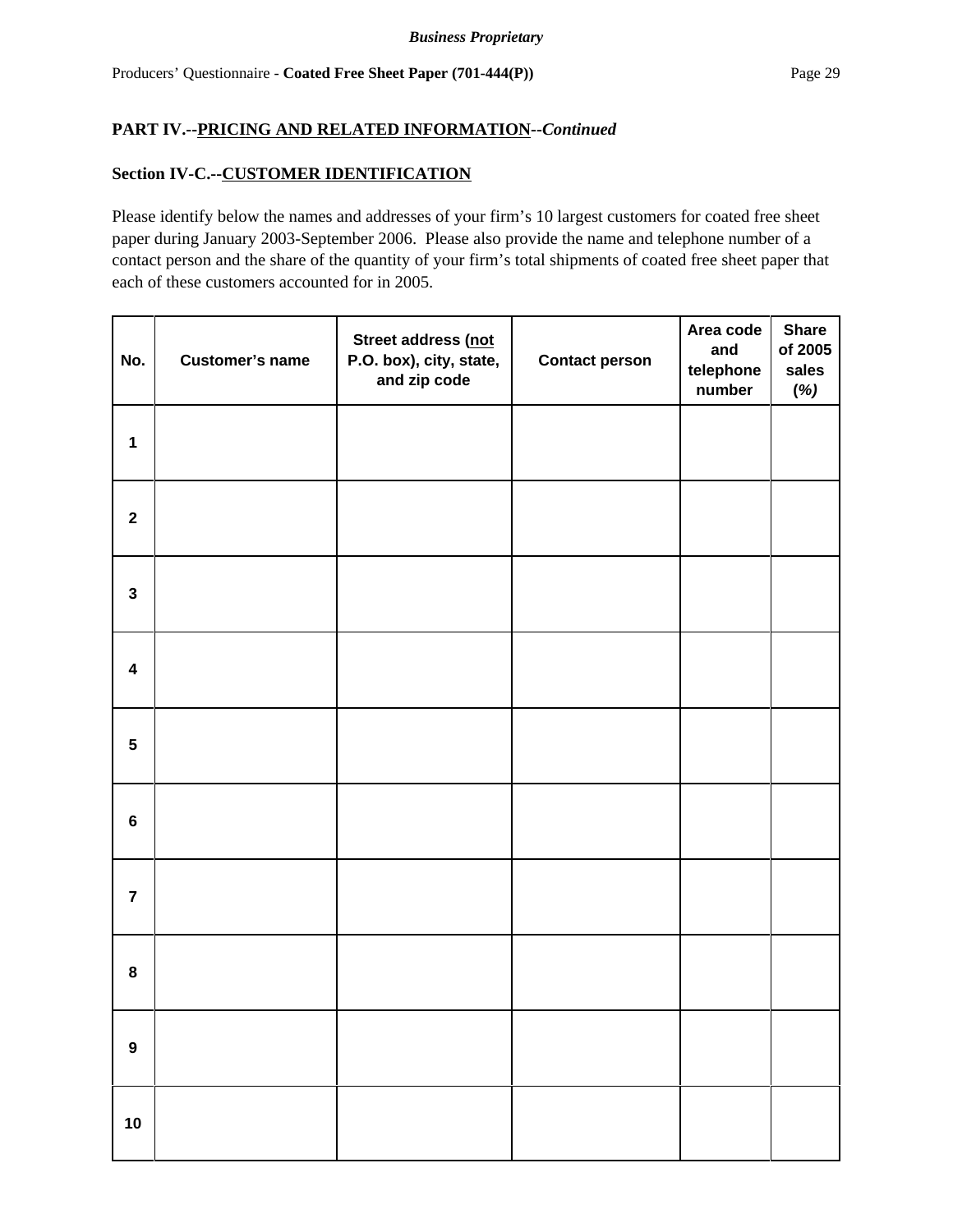### **Section IV-D.--COMPETITION FROM IMPORTS--LOST REVENUES**

*Instructions for preliminary phase of the investigation:* **THIS SECTION IS TO BE COMPLETED ONLY BY NON-PETITIONERS.** (Note: petitioners may provide allegations involving quotes made AFTER the filing of the petition.)

**Since January 1, 2003:** To avoid losing sales to competitors selling coated free sheet paper from China, Indonesia, or Korea did your firm:



If yes, please furnish as much of the following information as possible for each affected transaction. Document such allegations of lost revenues whenever possible (documentation could include copies of invoices, sales reports, or letters from customers). **Please note that the Commission may contact the firms named to verify the allegations reported**.

Customer name, contact person, phone and fax numbers Specific product(s) involved Date of your initial price quotation Quantity involved Your initial *rejected* price quotation (total delivered value) Your *accepted* price quotation (total delivered value) The country of origin of the competing imported product The competing price quotation of the imported product (total delivered value)

| Customer name,<br>contact person,<br>phone and fax<br>numbers | <b>Product</b> | <b>Date</b><br>оf<br>quote | Quantity<br>(Short<br>tons) | <b>Initial</b><br>rejected<br>U.S. price<br>(total value--<br>dollars) | <b>Accepted</b><br>U.S. price<br>(total<br>value--<br>dollars) | <b>Country</b><br>of origin | <b>Competing</b><br>import price<br>(total value--<br>dollars) |
|---------------------------------------------------------------|----------------|----------------------------|-----------------------------|------------------------------------------------------------------------|----------------------------------------------------------------|-----------------------------|----------------------------------------------------------------|
|                                                               |                |                            |                             |                                                                        |                                                                |                             |                                                                |
|                                                               |                |                            |                             |                                                                        |                                                                |                             |                                                                |
|                                                               |                |                            |                             |                                                                        |                                                                |                             |                                                                |